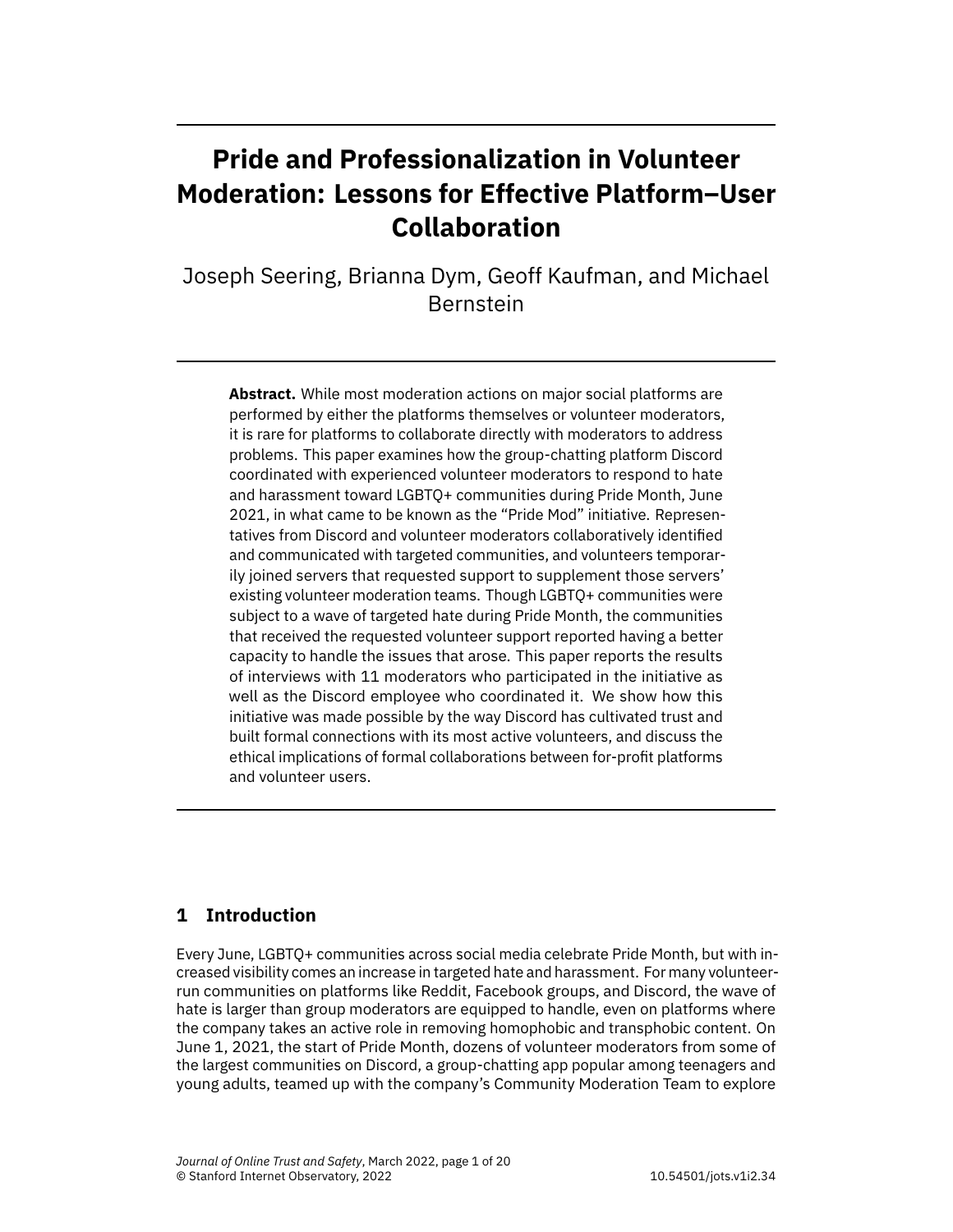ways to support these communities. The volunteers, later nicknamed "Pride Mods," worked with Discord employees to identify servers that were likely to have difficulty handling the expected influx of hate and harassment and to offer an unusual form of support—for each server that requested help, Discord helped coordinate a set of highly trained volunteer moderators to temporarily join the server to bolster its existing moderation team and help with a variety of tasks. While having a few dozen volunteers join a handful of servers may seem less impactful than, for example, the company deploying a new moderation algorithm or hiring additional commercial content moderators, the intervention was very well received by all parties involved, including the servers' original moderation teams. Approximately 60 volunteers joined servers with a combined user population of more than one million, including several of the largest LGBTQ+ servers on Discord, allowing them to weather what would otherwise have been an overwhelming wave of hate.

Formal collaborations between platforms and users in the domain of moderation are rare. On platforms that rely in part on volunteer moderators, there is typically at least an implicit division of labor between the platform and the volunteers (J. Nathan Matias [2019b;](#page-17-0) Seering et al. [2019\)](#page-18-0). For example, platforms frequently focus on broader issues and handle extreme or illegal content, while users deal with the moderation issues that arise within the communities they create (Seering [2020\)](#page-18-1). Discord has pursued a much more collaborative approach to moderation by focusing on developing strong connections with users from communities with specific moderation needs. Discord has created what it calls a *Moderator Ecosystem*, a collection of moderation-focused Discord servers designed to give experienced volunteer moderators a direct line of contact with Discord employees, who collaborate with users to write educational resources for moderators and even to provide a formal program for semi-professional moderator training. The "Pride Mod" initiative described above grew from this collaborative approach. The idea originated from a conversation between volunteer moderators of large LGBTQ+ servers and the lead of Discord's Community Moderation Team, which is a part of the platform's Trust & Safety organizational structure. During the Pride Month initiative, this team lead directly recruited and coordinated "Pride Mod" volunteers from one of the Discord-run servers in the Moderation Ecosystem, connecting them with servers that had requested help.

Collaborative approaches to moderation have the potential to help address large-scale social problems that manifest very differently across contexts. For example, platforms have historically struggled to distinguish between obscenity and art or between violent, graphic images and political speech (see, e.g., Facebook's difficulty in determining how to moderate the famous *Terror of War* photograph (Roberts [2018;](#page-17-1) Seering [2020\)](#page-18-1)). Though a very different problem, hate and harassment have proven similarly difficult for platforms to define in different contexts; language indicative of racism or homophobia in one context may have been co-opted to be humorous or even friendly when used within the targeted groups. While various platforms have attempted to find universal, contextagnostic responses to such problems, their attempts have consistently failed to achieve the desired results (Gillespie [2018;](#page-16-0) Oliver L. Haimson et al. [2021b\)](#page-16-1). Community-based platforms that rely on volunteer moderators can allow users some leeway to define these lines within their own communities, partially addressing the challenge of moderating content differently in different contexts. However, this approach only works if volunteer moderators have the technical capacity and resources to enforce the rules they create. The "Pride Mod" initiative sought to tackle one instance of this problem: Discord as a company does not have the ability to moderate all homophobic, transphobic, and otherwise hateful language toward LGBTQ+ users with sufficient sensitivity to context, especially given the variety of ways in which group members have co-opted some of the slurs used against them. Similarly, volunteer moderators in large communities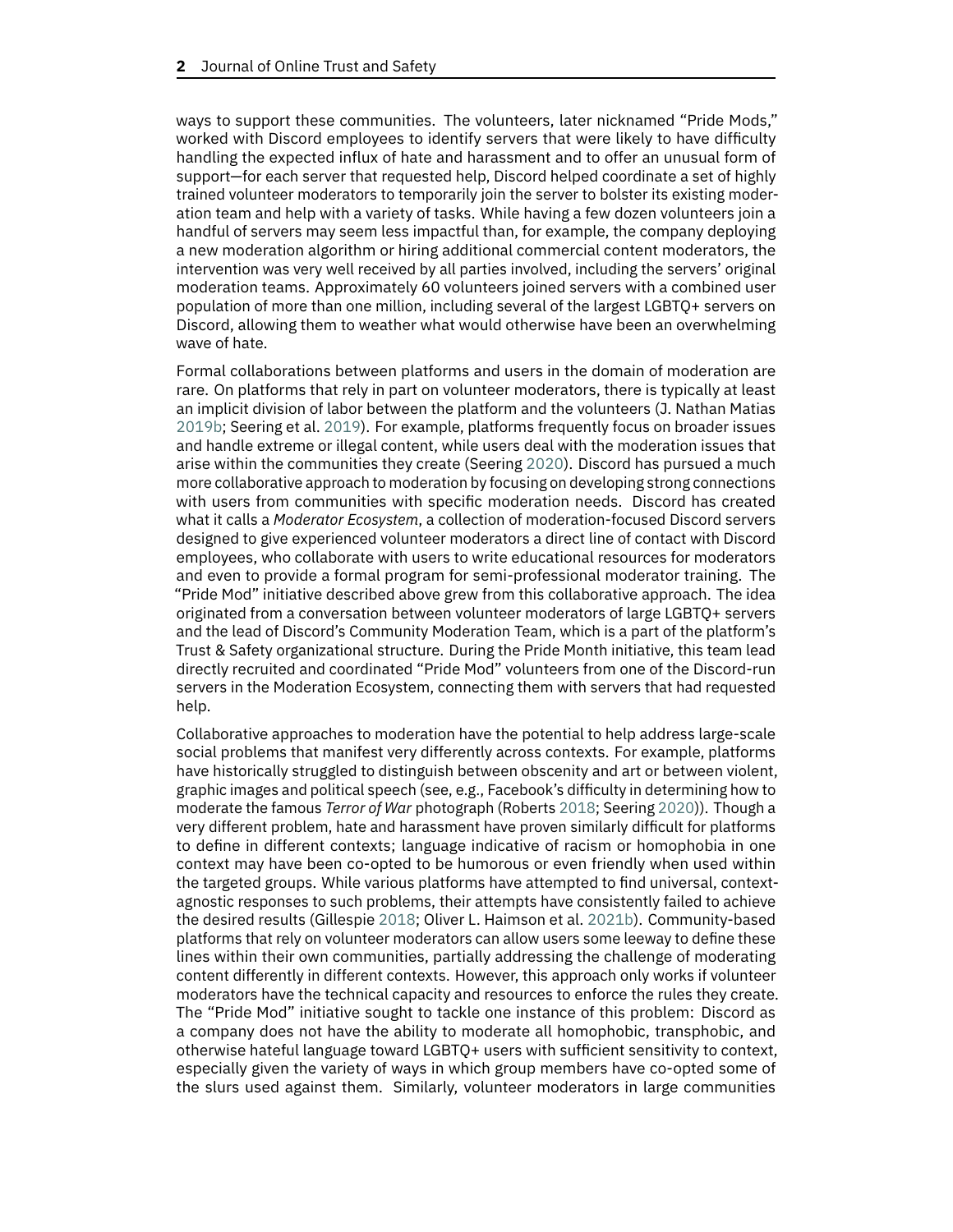may not always have the resources or time to moderate everything in their servers, particularly during especially busy periods (Jiang et al. [2019;](#page-16-2) Kiene, Monroy-Hernández, and Hill [2016;](#page-16-3) Kiene, Jiang, and Hill [2019\)](#page-16-4). Volunteer moderators and Discord employees cooperated to at least partially solve both of these problems by creating a more effective, better-supported form of context-sensitive moderation in LGBTQ+ servers during Pride Month.

This paper chronicles the background, process, and outcomes ofthe "Pride Mod" initiative through interviews with the Discord Community Moderation Team employee who oversaw the efforts and 11 moderators who participated (including follow-up interviews with 10 of them). We analyze the initiative's effectiveness and consider the potential of this type of collaboration in a wider variety of contexts.

We explore four main questions:

- 1. How did the **context** of the Pride Mod initiative—LGBTQ+ focused servers—affect how it proceeded?
- 2. What were the **organizational challenges** associated with transplanting experienced moderators into new communities?
- 3. What **ethical questions** emerged from this use of volunteer labor by a for-profit platform?
- 4. Could this type of collaboration **generalize** to other contexts and platforms?

Broadly, we show that this initiative was successful in large part due to the ways in which Discord has cultivated trust with volunteer moderators and created its *Moderator Ecosystem*, which gathers and formalizes volunteers' expertise about moderation processes ranging from server setup to moderation team management to handling difficult situations. Discord was able to leverage these connections and the accumulated expertise to help coordinate support for communities in need of help during a difficult time. However, this form of platform–moderator collaboration would likely only succeed on platforms that have collaboratively developed a similar relationship with their moderators.

The Pride Mod initiative occurred at a time when major social media companies were increasingly focused on educating and training volunteer moderators.<sup>1</sup> As prior work has documented (Seering et al. [2019\)](#page-18-0), formal training and onboarding materials for volunteer moderators are rare in the modern social media era; in some cases, communities create their own training documents, but platform support has typically been minimal. The recent increase in platform interest in training volunteer moderators signals a greater understanding of the value that these moderators bring, but it also raises questions about volunteer moderator labor. Volunteer moderators interviewed for this study often referred to their work as a second job; some regularly spend dozens of hours each week moderating their communities. The Pride Mod initiative was an especially clear example of this unusual labor arrangement, in which a company collaborated directly with a core set of highly trained volunteers to address a major moderation problem. This paper investigates the efficacy of this approach in the context of the four research questions to provide a starting point for more nuanced discussions of the ethics of this type of labor.

<span id="page-2-0"></span><sup>1.</sup> See, e.g., initiatives from [Facebook,](https://www.facebook.com/business/learn/lessons/moderate-a-group) [Reddit,](https://web.archive.org/web/20210909185103/https://old.reddit.com/r/modnews/comments/pl3ka2/mod_certification_programs_are_open_for_testing/) and [Discord.](https://web.archive.org/web/20211026165856/https://discord.com/moderation)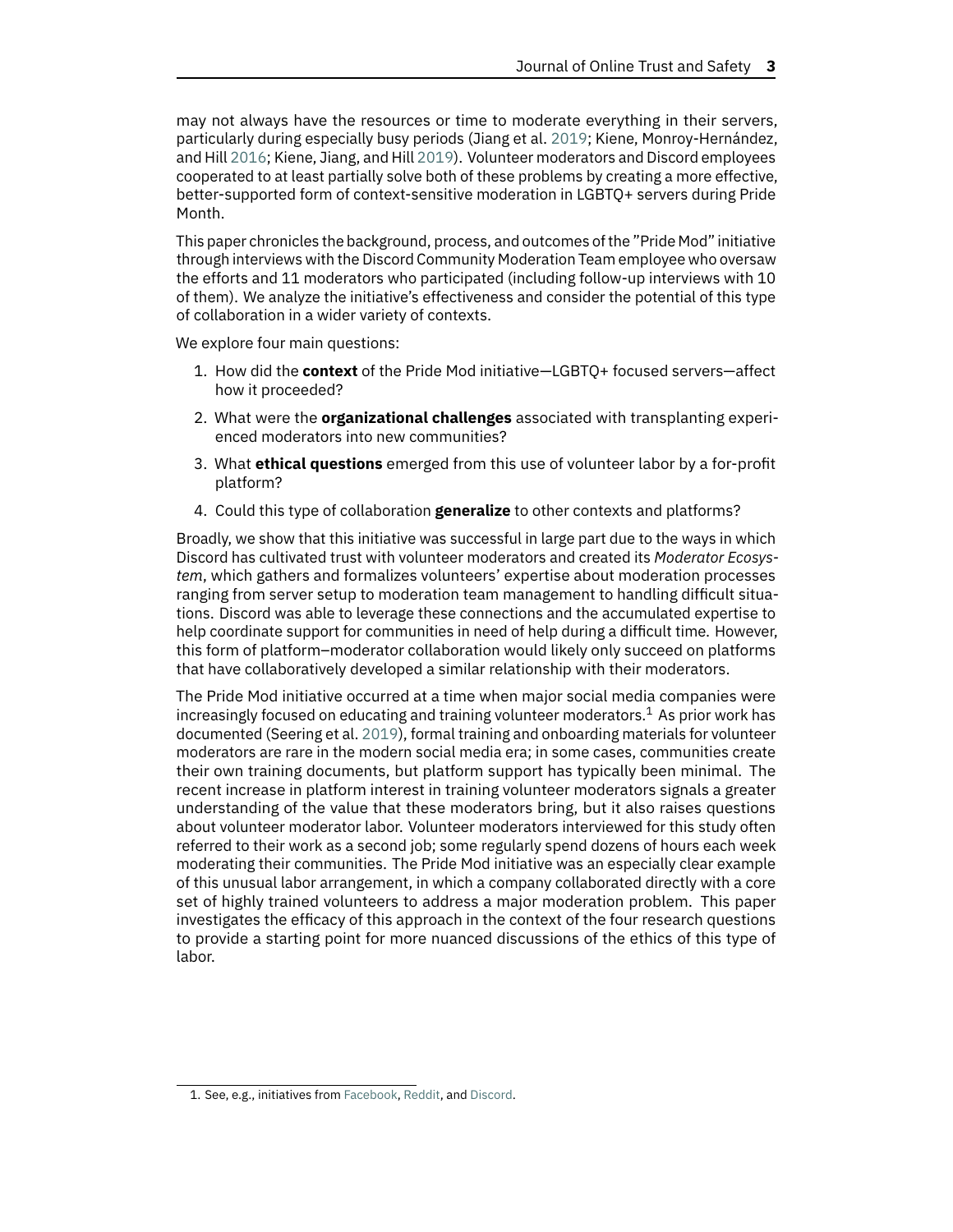# **2 Prior Work**

This literature review discusses how previous studies have addressed three topics: (1) the social dynamics of community moderation, (2) the challenges of moderation in online LGBTQ+ spaces, and (3) interactions between users and platforms on issues of moderation. We address each of these in turn.

# **2.1 The Social Dynamics of Community Moderation**

In public discourse, approaches to moderation are often grouped into two major categories: top-down (platform-driven) moderation and bottom-up (user-driven) moderation. The middle ground, in which users and platform employees both participate in moderation in different but often complementary ways, is common but frequently overlooked in academic literature (Seering [2020\)](#page-18-1). For example, Reddit users are responsible for moderating individual communities; they are permitted to create rules, develop and use their own tools, and organize their moderation team as they see fit. Reddit has taken on the complementary responsibilities for handling certain types of extreme abuse and for making sure that moderators are maintaining a minimum standard of decency in their communities. Facebook groups exhibit a similar division of labor, though Facebook's moderation algorithms regularly supersede or contradict volunteer moderators' judgments. Even on YouTube, which is typically seen as an example of top-down moderation, users can moderate comments on their videos and livestreams or appoint other users to do so for them.

Recent work has documented the different roles that users and platforms play in content moderation, sometimes even noting the conflicts that take place between these groups (J. Nathan Matias [2019b,](#page-17-0) [2016\)](#page-17-2). However, the academic literature has documented few cases of formal *collaboration* between users and platforms. Such cooperation may be unusual because relationships between platforms and volunteer moderators are generally rare or, in some cases, antagonistic. Such collaborations may also create expectations that platforms may wish to avoid. We argue in this paper that this form of collaboration, if properly designed, could help address significant shortcomings in current approaches moderation.

Online communities and their governance methods have been formally studied since the late 1970s (e.g., Hiltz and Turoff [\(1978\)](#page-16-5)). Early research focused on the social potential and interpersonal behavioral challenges of the internet. There was a rapid increase in the volume of work studying the governance processes in online communities in the 1990s, including power dynamics (Reid [1999\)](#page-17-3), problematic behaviors, (MacKinnon [1997;](#page-17-4) Donath [1999\)](#page-15-0), moderation (Smith [1999\)](#page-18-2), and community design (Morningstar and Farmer [1991\)](#page-17-5). In the 2000s focus shifted toward productivity in online communities (e.g., Wikipedia (Kittur et al. [2007;](#page-17-6) Forte, Larco, and Bruckman [2009;](#page-15-1) Geiger and Ribes [2010\)](#page-15-2) and open source software projects (O'Mahony and Ferraro [2007\)](#page-17-7).

Researchers began focusing more and more on the "science" of moderation in the early 2010s, inspired in large part by Kraut and Resnick [\(2012\)](#page-17-8)'s *Building Successful Online Communities*. Subsequent work in the social computing and computer-supported cooperative work fields has implicitly or explicitly addressed questions such as "What are the processes for moderation in online communities?" and "How can these processes be improved?" Seering et al. [\(2019\)](#page-18-0), for example, mapped three such processes—"Being and becoming a moderator," "Moderation tasks, actions, and responses," and "Rules and community development." Prior studies have identified moderation challenges in specific types of spaces, including Asian-American and Pacific Islander communities on Reddit (Dosono and Semaan [2019\)](#page-15-3) and special interest communities with high standards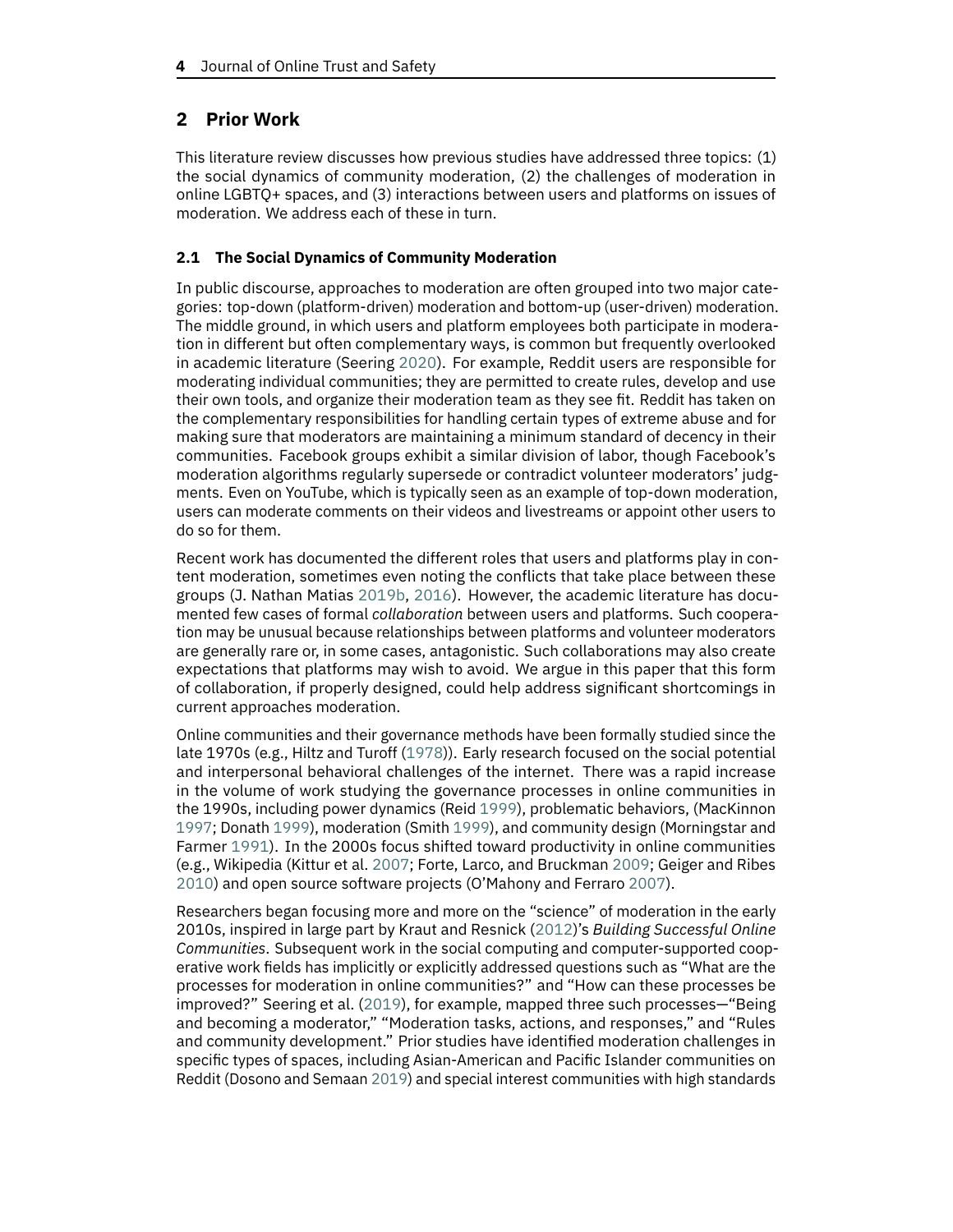for rigor in posted content (Gilbert [2020\)](#page-16-6), and recent work has empirically tested different types of interventions (Seering, Kraut, and Dabbish [2017;](#page-18-3) Jhaver, Bruckman, and Gilbert [2019;](#page-16-7) J Nathan Matias [2019a\)](#page-17-9). A separate strand of the literature challenges the implicit assumption in prior work that moderators were interchangeable generalists by identifying different archetypes for moderators who perform discrete roles within moderator teams (J. Nathan Matias [2019b;](#page-17-0) Wohn [2019;](#page-18-4) Seering, Kaufman, and Chancellor [2020\)](#page-18-5).

This paper builds on these recent studies. For example, Seering et al. [\(2019\)](#page-18-0)'s analysis of moderator onboarding processes could likely be extended to predict that the rapid onboarding of new moderators into unfamiliar communities would generally lead to poor outcomes. Similarly, we might draw from the conclusions in Dosono and Semaan [\(2019\)](#page-15-3) and Gilbert [\(2020\)](#page-16-6) to argue that moderation in identity-focused communities and spaces with fairly strict rules for permitted content and behaviors (both of which apply to the LGBTQ+ spaces we analyze here) would require a longer training period and/or a deep personal familiarity with the topic. Finally, we could conclude from past work on role division in moderation teams (Wohn [2019;](#page-18-4) Seering, Kaufman, and Chancellor [2020\)](#page-18-5) that such teams in existing communities are likely to have balanced their labor across different roles, and an influx of new users without assigned roles would upset this balance. However, in the Pride Mod case, all of these predictions drawn from prior work, at least in the way we initially framed them, were incorrect. As we discuss below, our initial predictions underestimated how well moderators were able to bring in outside expertise and adapt it to these new contexts.

## **2.2 The Challenges of Moderating Online LGBTQ+ Spaces**

Most of the studies mentioned above, with the exception of Dosono and Semaan [\(2019\)](#page-15-3) and Gilbert [\(2020\)](#page-16-6), drew broad, generalizable conclusions about volunteer moderation as a whole or across a specific platform rather than within specialized types of communities. While few studies have focused on volunteer moderation processes within LGBTQ+ communities on mainstream platforms like Reddit, Discord, or Facebook Groups, prior work has shown that different communities have different moderation needs and sometimes even different concepts of justice (Schoenebeck, Haimson, and Nakamura [2021\)](#page-18-6). Guerrero Pico, Establés, and Ventura [\(2018\)](#page-16-8) discussed moderation challenges when factions within a specific LGBTQ+ community become "toxic," but we are primarily interested in attacks from outsiders. Uttarapong, Cai, and Wohn [\(2021\)](#page-18-7)'s work on the harassment experiences of women and LGBTQ+ live streamers on Twitch aligns more closely with the focus of this study, discussing the role of moderation tools and technologies as well as moderators' emotional and relational work.

Scheuerman, Branham, and Hamidi [\(2018\)](#page-17-10)'s "Safe Spaces and Safe Places," though not written specifically about moderation, is perhaps the most comprehensive analysis of the harms that transgender people experience online. The authors situated harms across several axes—targeted vs incidental, directed toward individuals or entire communities, and sourced from outsiders or insiders—which align well with what interviewees shared with us in the current study. As discussed in Scheuerman, Branham, and Hamidi [\(2018\)](#page-17-10), the moderators we interviewed described creating their servers to be a safe space for members of their communities. However, the desire to create a protective barrier, excluding outsiders who intended to do harm, often conflicted with the desire to recruit new well-intentioned users into the community, especially in times of increased visibility like Pride Month.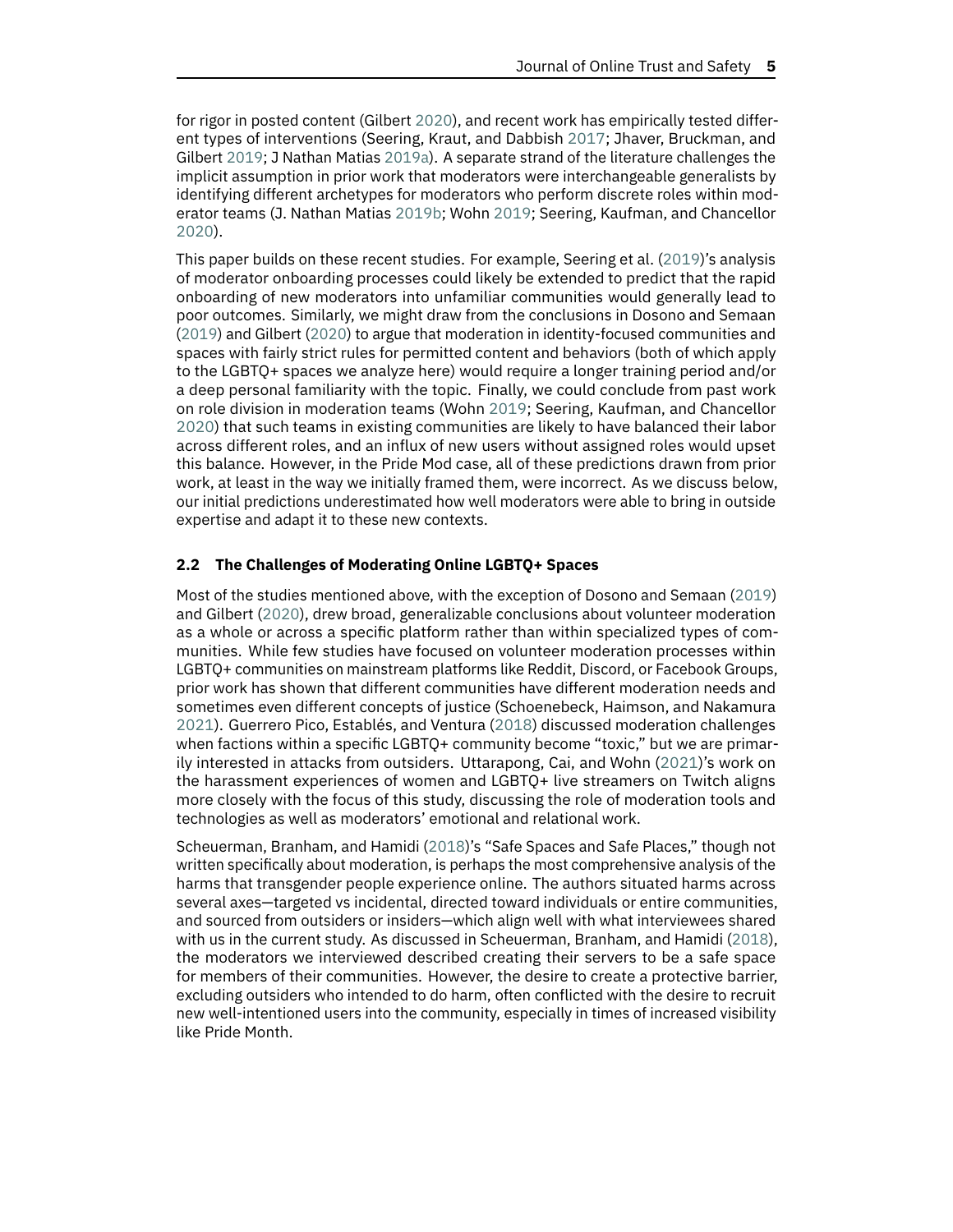#### **2.3 User–Platform Interactions in Moderation Contexts**

Though few examples of collaborations between platforms and users on moderation issues have been documented in the research literature, prior work has identified numerous examples of conflicts. For example, Gerrard [\(2018\)](#page-15-4) and Chancellor et al. [\(2016\)](#page-15-5) identified users' strategies for finding and posting pro-eating disorder content on Instagram, circumventing the algorithms that platforms deploy to attempt to remove such content or prevent users from finding it. Other scholars have documented conflicts between users and platforms over rules about gender and self-presentation (Gerrard and Thornham [2020\)](#page-16-9), including the years-long battle between Facebook and its users about the rules regulating breastfeeding photos Gillespie [\(2018\)](#page-16-0). Similarly, Ruberg [\(2020\)](#page-17-11) critiqued how Twitch defined sexual content, arguing that its rules regarding how women self-present (and how they are enforced) were based on inherent social biases against women in gaming spaces. Examples from Reddit illustrate a more direct form of collective action, in which moderators opposed to a particular action taken by the platform have organized "blackouts" with the (sometimes successful) intent to pressure the platform to make policy or technical changes (Centivany and Glushko [2016;](#page-15-6) J. Nathan Matias [2016\)](#page-17-2).

Despite the relative dearth of studies specifically on volunteer moderation processes in LGBTQ+ online communities, much has been written about moderation-related *conflicts* between individual LGBTQ+ users and platforms. For example, Haimson and Hoffmann [\(2016\)](#page-16-10) and MacAulay and Moldes [\(2016\)](#page-17-12) investigated how Facebook's real names policy has harmed people with non-normative identities, including transgender and gender non-conforming users. Similarly, Edwards and Boellstorff [\(2020\)](#page-15-7) documented conflicts between Tumblr and its users after it announced a ban on most adult content in late 2018, and Oliver L Haimson et al. [\(2021a\)](#page-16-11) argued that these policy changes curtailed much of the freedom that had made the platform a "trans technology." A final thread of work on conflicts has analyzed the disproportionate impact that platform moderation and recommendation algorithms have on various populations of users. Simpson and Semaan [\(2021\)](#page-18-8) argued based on interviews with LGBTQ+ TikTok users that, while the platform did in some cases reaffirm theiridentities by showing them relevant personalized recommendations, the algorithms tended to promote normative representations of those identities, e.g., "mainstream" lesbian content. Oliver L. Haimson et al. [\(2021b\)](#page-16-1) found, based on user self-reports, that transgender users experienced disproportionately high levels of content removal, and Caplan and Gillespie [\(2020\)](#page-15-8) referenced a number of cases in which LGBTQ+ users felt they had been targeted by YouTube's moderation algorithms because of their identities. Yet despite an extensive literature on conflicts, perhaps the most common form of interaction between users and platforms is a lack thereof. Seering et al. [\(2019\)](#page-18-0) found that volunteer moderators in online communities frequently report that they have never communicated with any platform employees, and many feel the platform probably doesn't know that their community even exists.

# **3 Background**

In May 2021, in preparation for an expected increase in hate speech and harassment on the platform during Pride Month 2021, Discord's Community Moderation Team began to connect with volunteer moderators, primarily from LGBTQ+ servers, to coordinate and discuss how best to provide support for servers that were likely to be targeted. On June 1, a representative of this team, which forms part of Discord's broader Trust & Safety organizational structure, sent a message to users in a Discord server that is accessible to owners of partnered servers, which are servers that have applied for formal recognition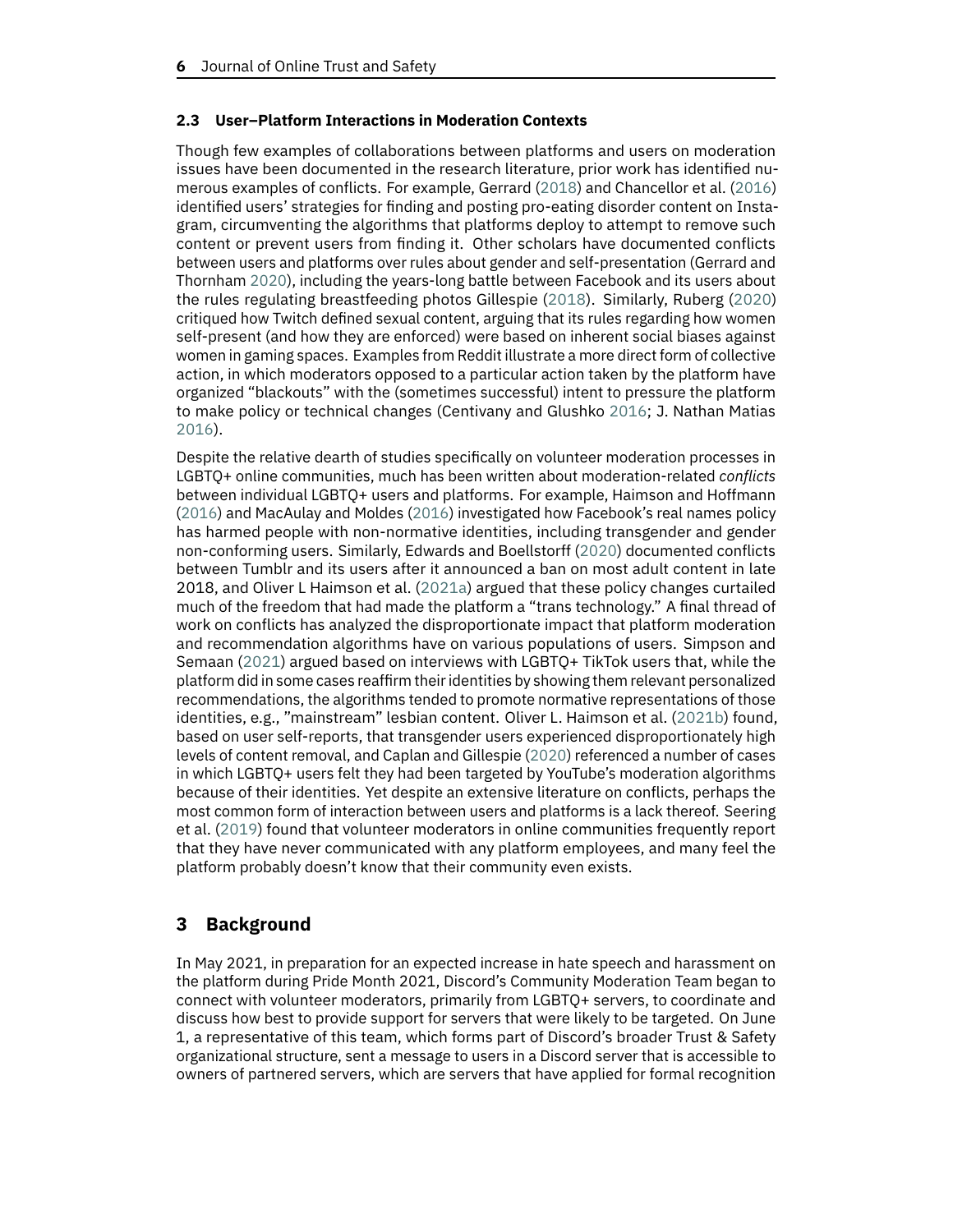<span id="page-6-1"></span>and met certain standards for quality and activity.<sup>2</sup> Members of this server included moderators of LGBTQ+ focused servers as well as a variety of others.

> **Moderation Assistance for Pride Month** Happy Pride Month! from the Community Moderation team here. I wanted to let you know we understand that Pride month, in addition to being an amazing time of celebration, solidarity, and allyship, can also be a challenging time for LGBTQ+ communities on Discord. If you are experiencing any moderation difficulties due to an influx of disruptive users targeting your community for reasons related to what was mentioned above that have exhausted your current moderation and tooling resources, please fill out this form and tell us about the problems you are facing. We will reach out to you via DM regarding next steps.

Figure 1: Message announcing opportunities to receive additional support. Post format reproduced from original text.

The message, shown in Figure [1,](#page-6-1) offered support for servers that expected to experience difficulties. It linked to a survey with questions about the name and type of server requesting help, what type of help would be needed, and when the additional volunteers should join. $3$  Much of the coordination involved in matching volunteers to servers took place in a Discord server named the "Discord Moderator Discord" (DMD), which at the time of this study was run by Discord's Community Moderation Team to host and communicate with the most active and knowledgeable moderators on the platform. A similar announcement to the one in Figure [1](#page-6-1) was made on the DMD, offering support to server moderators who felt they might need it, and another announcement was made in parallel soliciting volunteers who would *be* the support.

According to the Discord employee we interviewed, who we refer to as "Alex," preparations for the initiative began in April 2021 with discussions in the DMD between Discord staff and a group of server members, all of whom were experienced moderators—several on major LGBTQ+ focused servers.

In 2020, Discord had promoted a few LGBTQ+ servers in [Server] Discovery, which increased activity in those servers and prompted support from the DMD at that time with [volunteer] moderators offering support. In 2021, we knew regardless of whether they appeared in discovery, LGBTQ+ servers would have increased activity regardless, so we wanted a more organized approach to democratize the support more, as well as provide a means for ensuring the moderators offering support could more easily coordinate (Alex, Discord Community Moderation Team).

<span id="page-6-0"></span><sup>2.</sup> Partner server requirements at the time of this study can be found [here.](https://web.archive.org/web/20210513131418/https://support.discord.com/hc/en-us/articles/115001494012-Discord-Partnership-Requirements)

<span id="page-6-2"></span><sup>3.</sup> The full help request survey can be found at [here.](https://web.archive.org/web/20211026005125/https://survey.alchemer.com/s3/6370343/LGBTQ-Moderation-Support-Request)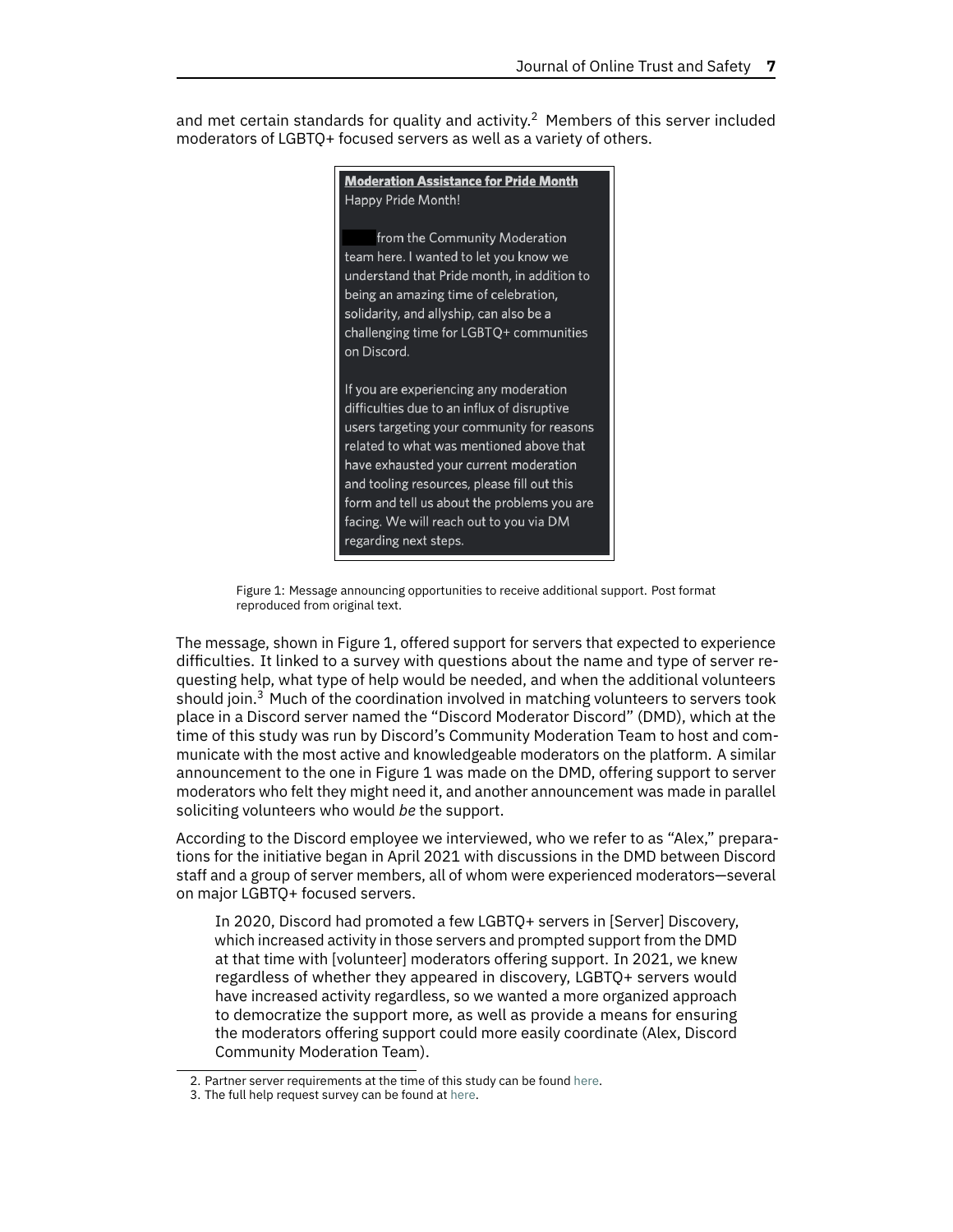Alex stated that it had been a priority for several years to recruit LGBTQ+ communities into the partner program discussed above and into the Moderator Ecosystem centered around the DMD, where moderators of LGBTQ+ servers would have a more direct line of communication to Discord Community Moderation Team employees. This aligns with what we found in our other interviews: most of the servers that requested support had at least one moderator in the DMD already, some of whom had helped plan the Pride Mod initiative.

It is important to note that most of the moderators who volunteered their support during the Pride Mod initiative were vastly more experienced than the average Discord moderator; many were working concurrently as moderators of some of the largest non-LGBTQ+ servers on Discord, and all were part of the Discord Moderator Ecosystem centered around the DMD. This ecosystem includes a variety of advanced moderation resources curated by Discord, including a formal training program run by its Community Moderation Team for volunteer moderators who want to moderate professional spaces, a mentorship program for younger moderators, and an "academy" hosted on the Discord [Moderator](https://discord.com/moderation) [Academy](https://discord.com/moderation) section of Discord's website. This academy features articles written by volunteer moderators (who are compensated for their time) on topics ranging from the details of bot management to high-level philosophical questions about moderation. Beginning in mid-2021, entry into this ecosystem of elite moderators required a top score on a moderation exam administered and graded by Discord Community Moderation Team employees, which featured questions on topics covered in the Discord Moderator Academy articles that were partly inspired by discussions within the DMD. Thus, the volunteer ecosystem members were highly experienced moderators who treated moderation as something approaching a formal profession.

A total of ten servers applied for support during Pride Month.[4](#page-7-0) Three of the ten eventually decided they could manage without formal support, but the remaining seven all received volunteers; four were specifically LGBTQ+ focused, and three had a different focus but were receiving a large influx of hate due to Pride Month-specific events (e.g., hosting LGBTQ+ speakers, holding events focused on LGBTQ+ issues, and issuing pro-LGBTQ+ rights statements). These seven servers had a combined population of approximately 1.1 million members and included several of the largest LGBTQ+ focused servers on Discord, which, due to their size and visibility, were the most heavily targeted. More than 60 moderators from the DMD signed up to help and were distributed among the servers that requested support.

The initiative concluded at the end of June 2021. Some of the volunteers continued to moderate the communities they had joined, while others left to focus more on their other moderation work. Interviewees, including existing server moderators and new volunteers, almost universally agreed that the initiative had been successful overall and that the additional support provided by volunteers helped ease the burden of moderators who might otherwise have been overwhelmed.

# **4 Methods**

We conducted interviews with eleven Discord moderators. Eleven interviews were conducted at the beginning of Pride Month and ten follow-up interviews were conducted with the same set of interviewees at the end of Pride Month. Interviewees came from six of the seven servers that requested and received help, either as pre-existing moderators for those servers or volunteers that joined. Six of the interviewees were pre-existing

<span id="page-7-0"></span><sup>4.</sup> Eight of the ten servers were primarily English speaking, one was Spanish speaking, and one was Portuguese speaking.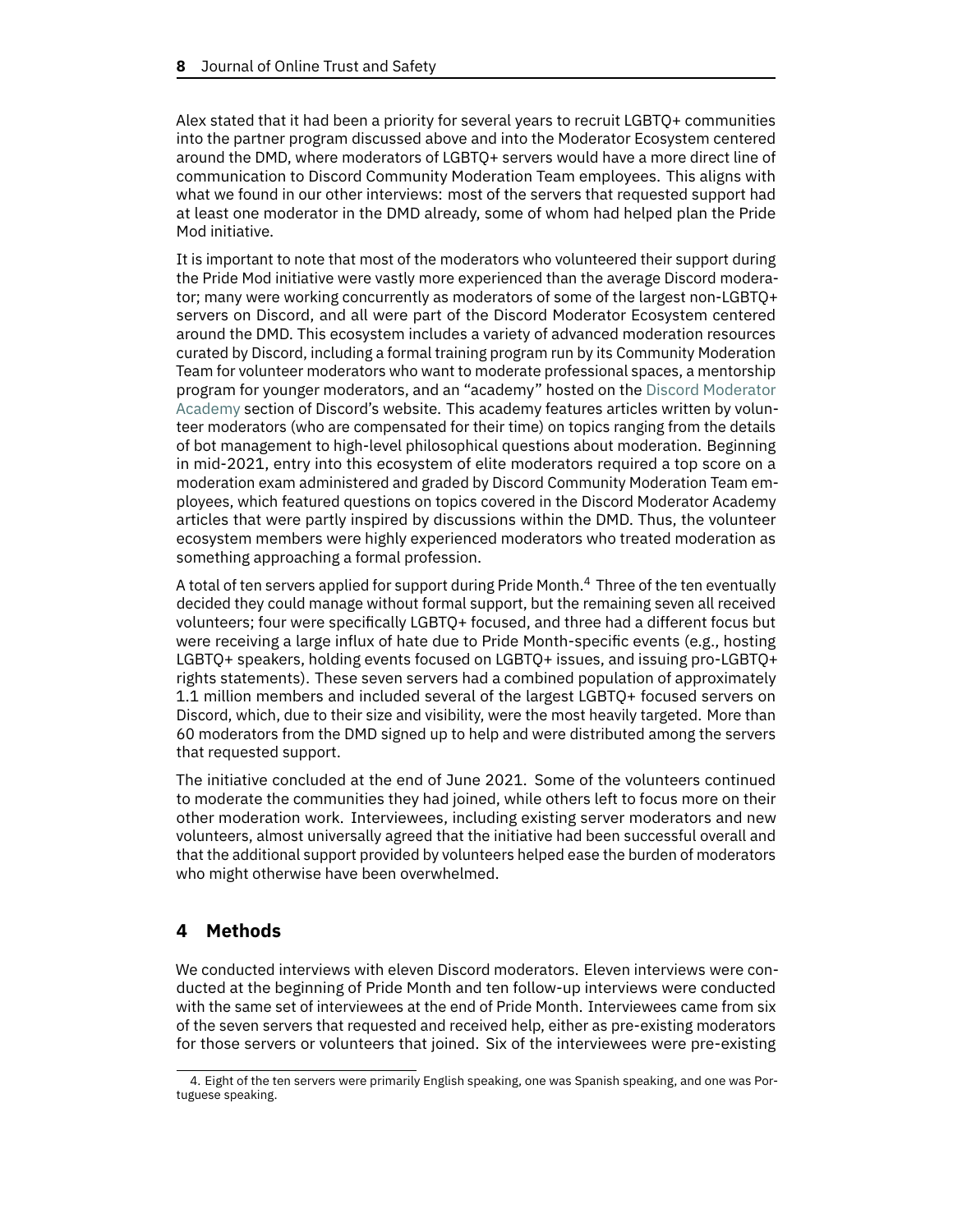moderators, and five were new volunteers that joined servers that requested help. The first set of interviews focused on reasons for participating in the initiative (either in requesting or providing support), expectations for the process and its likely outcomes, and broader philosophical questions about moderator labor. The follow-up interviews focused on interviewees' opinions on the success of the initiative, the challenges involved, and additional questions about moderator labor to see if their opinions had changed after participating. Most interviews were conducted by Discord voice call, with an average interview length of 40 minutes, but some interviewees preferred to communicate via text or were not able to use audio.

We also conducted one structured interview via text with a Discord employee who was part of the Community Moderation Team that organized the initiative. In exchange for obtaining an on-the-record statement, the authors agreed to limit their questions to the Pride Mod initiative and relevant context. We believe this was a worthwhile compromise to make, but the resulting comments should be viewed with this in mind. The questions in this employee interview focused on the role Discord played in the initiative, the motivation and historical context for the initiative, the primary challenges encountered, and the place for this type of intervention in the future.

We report participants' demographics in aggregate because in some cases the combination of identity characteristics could clearly identify them to other members of their communities. We report their gender and sexual orientation in the language that participants used rather than attempting to standardize. Though some interviewees may have been transgender, and indeed some were moderators of trans-focused servers, we did not collect this information unless they specifically decided to identify as such.

Of the six pre-existing (PE) moderators, three identified as male (including one who specified that they are cis-male), two identified as non-binary, and one identified as female. Two moderators identified as heterosexual, one identified as gay, one as a lesbian, one as pan, and one as gray asexual and panromantic.

Of the five new volunteer (NV) moderators, four identified as male and one as female. Two identified as straight, one as gay, one as asexual, and one declined to share their sexual orientation.

All interviewees were aged 18–34; most were in their mid-20s. Nine were white, one was South Asian, and one was Hispanic. Seven were from the United States, three were from Western Europe, and one was from India.

The interview text was transcribed and the responses were grouped into categories based on the question being answered (or the topic if the interviewee was not explicitly answering a question). Open coding was then used to summarize common themes as per the guidelines for open coding in Creswell [\(2013,](#page-15-9) p. 86–89, 184–185). Text was separated into thematic chunks, each of which contained a single idea relevant to the research questions. Chunks varied in length from a few words to a full paragraph. The analysis was performed within pre-structured categories based on the research questions, but we inductively coded chunks into themes within each category. The results include summaries of the aggregated responses to direct questions as well as a discussion of emergent themes.

## **5 Results**

In this section, we discuss our findings for each of the four research questions in turn, beginning with factors impacting how the intervention proceeded and moving to the ethical questions it raised and its broader applicability. We attribute quotes to the *type* of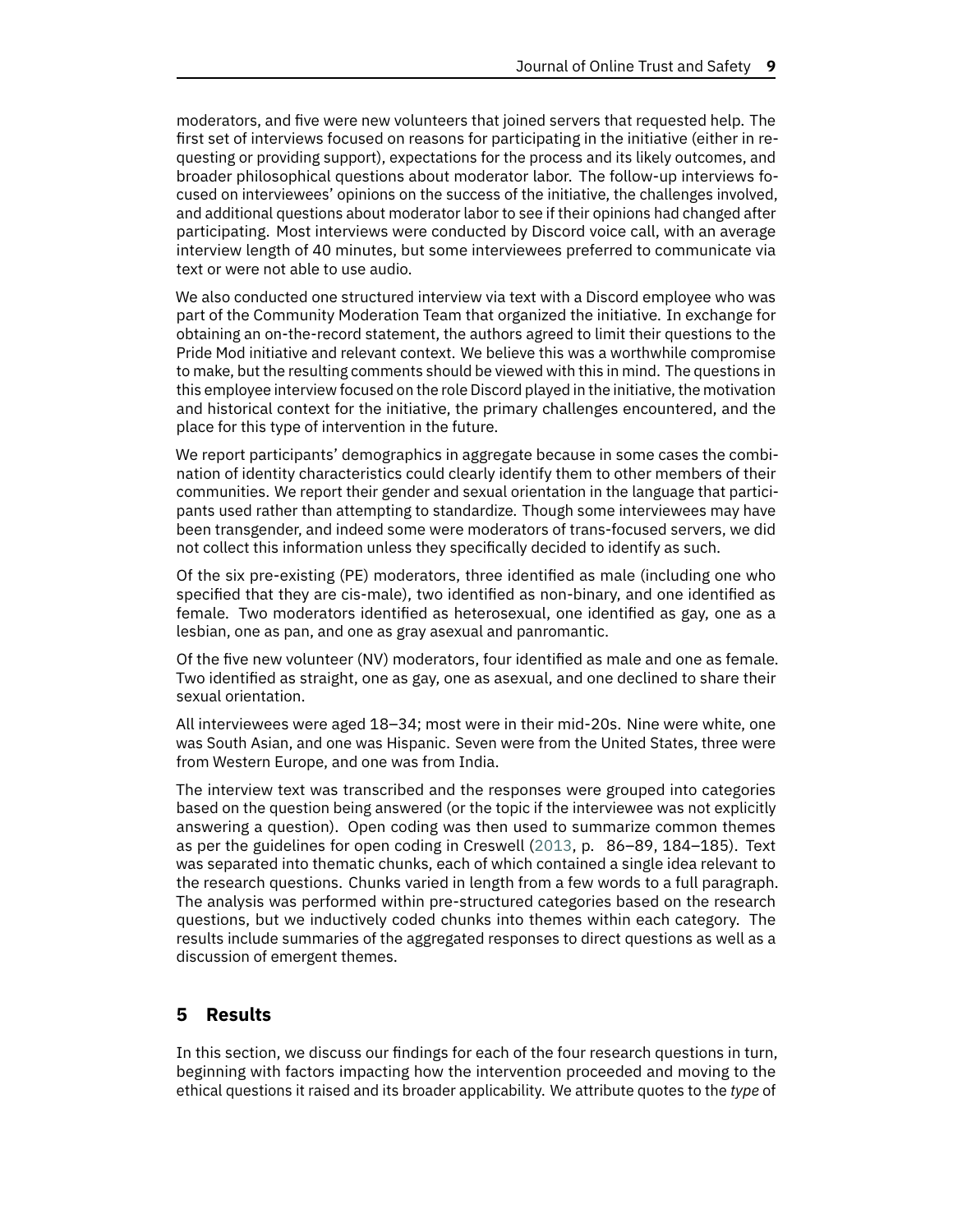interviewee (pre-existing (PE) or new volunteer (NV)) because the community of active moderators on LGBTQ+ Discord servers is small enough that it would be easy in some cases for members of that community to identify the interviewee, and we have chosen to prioritize their privacy.

#### **5.1 Intervention Context: Moderation in LGBTQ+ Spaces**

For the moderators who run them, LGBTQ+ servers are often incredibly meaningful and important spaces. One interviewee spoke about their offline experiences as a queer person, which involved being called slurs, being discriminated against at work, and even being the target of violence. They described how one of the servers they moderate was created after one of the founder's friends was killed because of their identity. The moderators of these servers are thus heavily invested in creating a truly safe space for people who may not have any other safe places to be themselves, a theme found in prior work on the creation of LGBTQ+ spaces on other platforms (Dym et al. [2019\)](#page-15-10).

Accordingly, these moderators take their roles very seriously, in many such servers they are "on duty" in shifts that cover all hours of the day and night. They discussed the challenges of moderating LGBTQ+ servers at length in the interviews, identifying different types of common problematic behaviors they face both within the server and in direct messages they receive as moderators. The most common form of abuse was the use of homophobic and transphobic slurs, either by individuals or in "raids"—externally coordinated attacks against a server by a group of Discord users who intend to harass users en masse, cause chaos, and disrupt the normal function of the server. While most servers in this space have moderation bots configured to remove messages containing common slurs and their lexical variants, offending users are often creative in finding new ways to get around common rules. Slightly more sophisticated types of abuse include posting hateful imagery, memes, and sometimes videos, or using such images as profile photos. One moderator (PE) recalled a video that was posted showing a long list of companies simultaneously switching their logos back to non-pride colors as soon as Pride Month ended, sending a message to community members that everybody would stop caring about them as soon as July  $1^{st}$  arrived. Though the deluge of hate was in many cases extreme, moderators of these spaces tended to discuss it with a fairly detached attitude.

Most of the time, it's just another troll spamming slurs. You get used to it. Sometimes they hit those tough spots, but you generally just have to be ready for everything. (PE)

A major strategy for dealing with harassment and hate is the use of strict gating systems. On the majority of the LGBTQ+ servers moderated by interviewees, each user who wanted to join the server was required to go through a vetting process that involved answering a series of questions, often about their identity and how they found the server. In some cases they were required to provide links to their social media profiles so moderators could assess whether or not they were well intentioned. Along with each user's answers to these questions, some servers used custom-made bots to automatically gather data about the user, including when their account was created, whether they had verified the email address attached to the account, what invitation link they had used to join the server and who had created that link, and who else had joined using the same link. All of this information was then synthesized so that moderators could make a judgment about whether to allow the user to join, but in some cases moderators asked follow-up questions as well.

Tons of people link us [social media] profiles where they're just blatantly homophobic, and it helps us keep out a lot of trolls, but we get like 600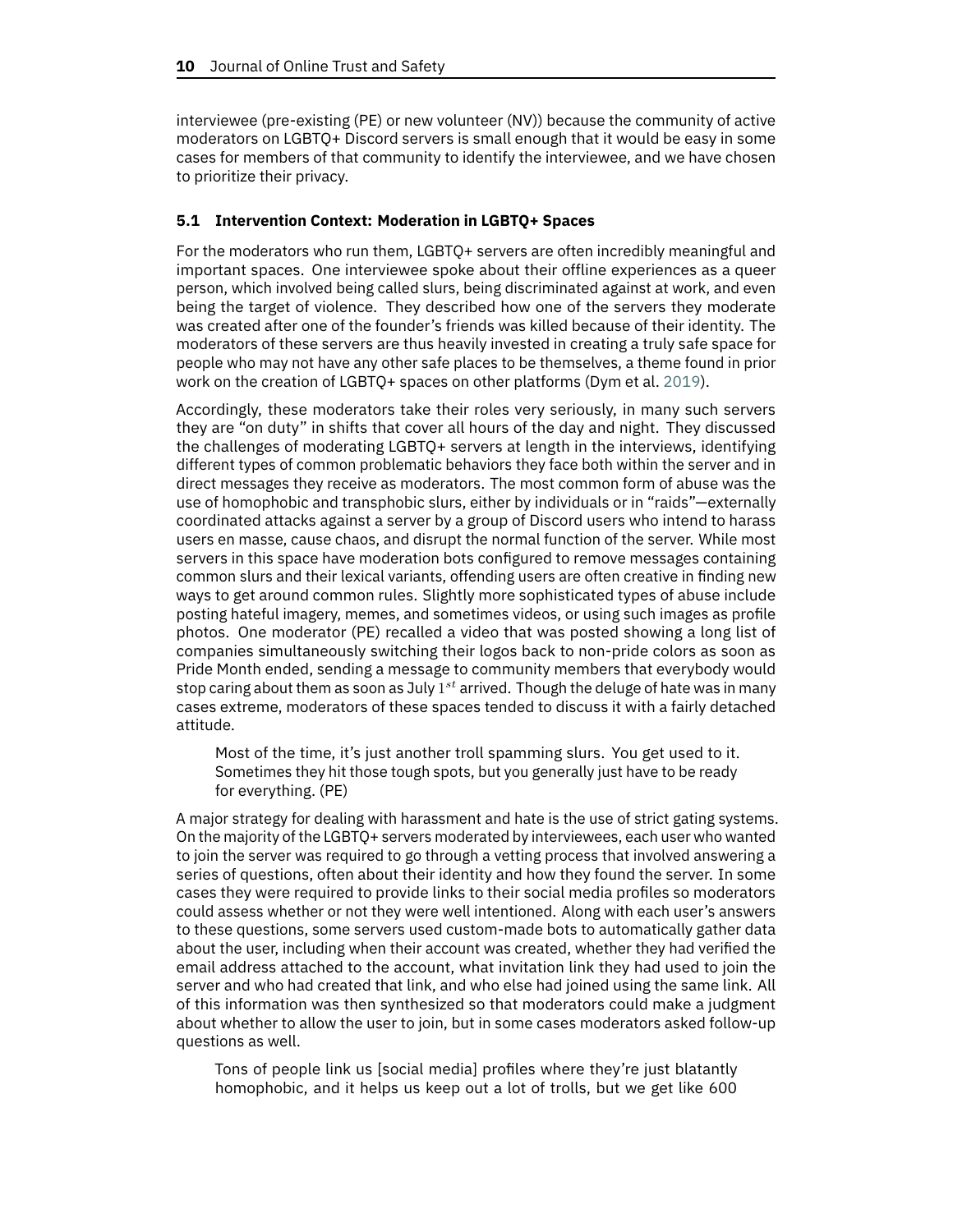new users joining every day and with that many people joining, it's very time consuming. (PE)

Though this approach typically proved effective in preventing hate and harassment within the gated parts of the servers, it created an enormous separate workload for moderators who had to vet each user requesting to join.

A less visible form of attack reported by moderators in LGBTQ+ servers was harassment via direct messages. Most of the interviewees moderating these servers reported receiving messages full of slurs, death threats, and even images with extreme gore and child abuse.

Of course we get that stuff. It just kind of goes without saying. Moderators understand what space we are in. (NV).

Moderators reported responding to this problem primarily in one of two ways: either turning off direct messages from users not on their friends list, or simply reporting the sender each time it happened. Moderators noted that the latter response could sometimes be difficult, as senders could simply delete their own message before it could be reported. Some moderators mentioned that Discord was in the process of internally testing ways to address this issue, but the lack of technical protections against this type of extreme personal attack remains a serious problem as of the time of writing.

#### **5.2 Organizational Challenges: Transplanting Moderators into New Contexts**

As described above, LGBTQ+ servers have unique moderation challenges, sophisticated moderation processes, and moderators who are often deeply emotionally invested in the server's well-being. Therefore, suddenly adding multiple moderators to the server who have no experience in these areas could be expected to cause serious problems. However, this was not the case in the context of the Pride Mod initiative. All Pride Mod volunteers reported that their onboarding experiences had gone at least fairly well, and all pre-existing moderators of servers that requested support reported that, aside from some confusion during the first few hours in a few cases, they were able to communicate well with the volunteers overall. In this section, we identify and discuss two possible reasons for this success.

First, the servers receiving support had fairly thorough onboarding materials for new moderators. These typically described the server's general moderation philosophy, the different roles in the server, how to use its moderation tools, and a list of example situations moderators might encounter and the procedure for handling them.

Over the last year we reworked our training materials [...] We used to have a big Google Doc that was like a mod manual, but we threw that out and rebuilt it like a run book, like here are our procedures as a team and here's what we do in these situations. (PE)

Another moderator (PE), who was part of a moderation team with about 40 members in a very large gaming server, discussed what he felt had been a hectic onboarding process. In the afternoon of June  $1^{st}$ , after realizing there was an urgent need for additional help, a moderator from this server was able to recruit 10 additional volunteer moderators through the Pride Mod initiative within half an hour. This moderator spent the next half hour explaining processes to the recruits, referring at times to existing documentation and ensuring that the recruits knew who to contact for various issues they might have.

Our staff structure is a little bit different than most moderators are used to, so we had to explain that to them. We have a senior mod team with a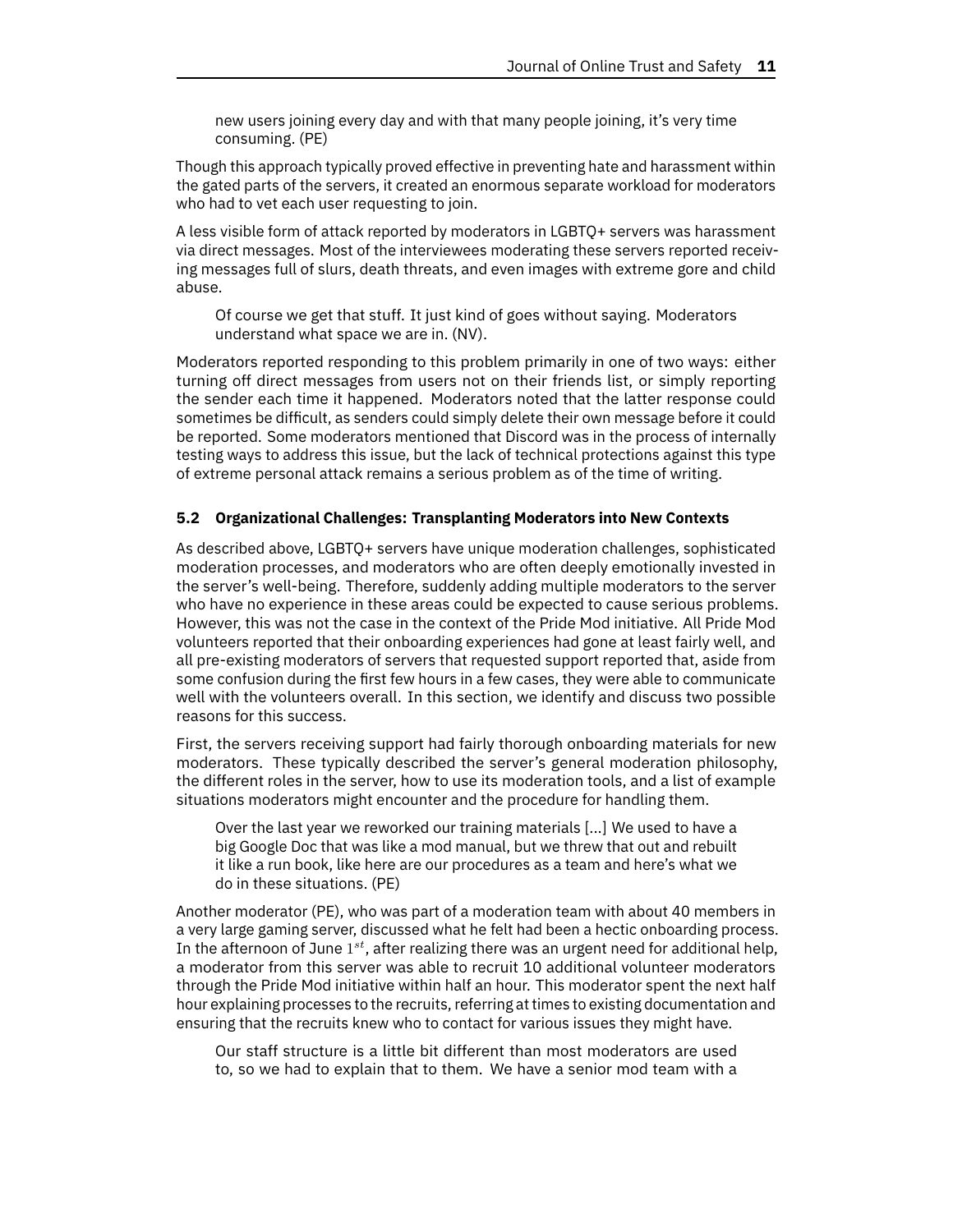manager, but we also have other people managing different teams like the events team. (PE)

While the new volunteers were tasked with banning users who used egregious slurs or hate speech, a moderator from this server wrote additional documentation to explain to the volunteers how to handle more nuanced, Pride-specific situations such as developing a process to deal with users from non-Western cultures for whom certain terms had different meanings. Though the organizational structure for moderators on this server was unusually complex, this level of organization made it easier for the server to absorb and rapidly integrate new moderators.

The second reason that the onboarding proceeded mostly smoothly was the level of prior experience and training that the volunteers had acquired as part of their prior moderator roles and their involvement in the Discord Moderator Ecosystem.

This was easier compared to moderators who we have to train from scratch [...] since the moderators we requested for our [server] have the necessary experience and enthusiasm required for the job, it's much easier for them to just come in and help. (PE)

In the first round of interviews at the beginning of Pride Month, server moderators who requested support were asked whether they had concerns about non-LGBTQ+ volunteers stepping in to moderate an LGBTQ+-focused server. Most interviewees acknowledged this as a potential issue, but were optimistic that it would not be difficult to handle with good communication and documentation. In many servers, the new volunteers handled routine tasks such as vetting users and monitoring for hate and slurs not caught by the bots; while these tasks did require some subjective judgments, interviewees reported at the end of the month that they had been able to resolve issues that arose without significant problems by discussing them with pre-existing moderators. One server owner (PE) talked about a more social, interpersonal role for moderators, suggesting that they might be able to take on tasks like having private conversations with users having a particularly difficult time in their lives because of issues related to their identities. This moderator believed community members would be at least moderately receptive to having non-LGBTQ+ users participating in the community temporarily, in part because their presence constituted a strong signal of support for the community. In their follow-up interview at the end of the month, this PE reported that these types of positive personal interactions occasionally occurred between volunteers and community members did happen, though the frequency lower than expected.

The relative ease of onboarding during this initiative raises questions about the interchangeability of moderators. For example, is moderation work perhaps not as community specific as prior research has led us to believe? The response to this question likely has two parts. First, the moderators involved in this initiative were among the best trained on the platform, within the top few hundred among hundreds of thousands. It is very unlikely that an average moderator could adapt to a new environment so quickly. The second part of the response is that while the volunteers did successfully integrate into the new context, they were primarily placed in roles in which they dealt with content (like aggressive slurs and harassment) that is egregious enough to be handled similarly across most well-run servers and for which specialized knowledge was not needed to determine how to intervene. These volunteers did not typically participate in the broader governance of the servers they joined, nor did they make new policies or decisions about the future of the server. Thus, while it is plausible that there is a core set of skills that are transferable across different types of communities, it remains likely that certain roles are best filled by moderators with community-specific experience.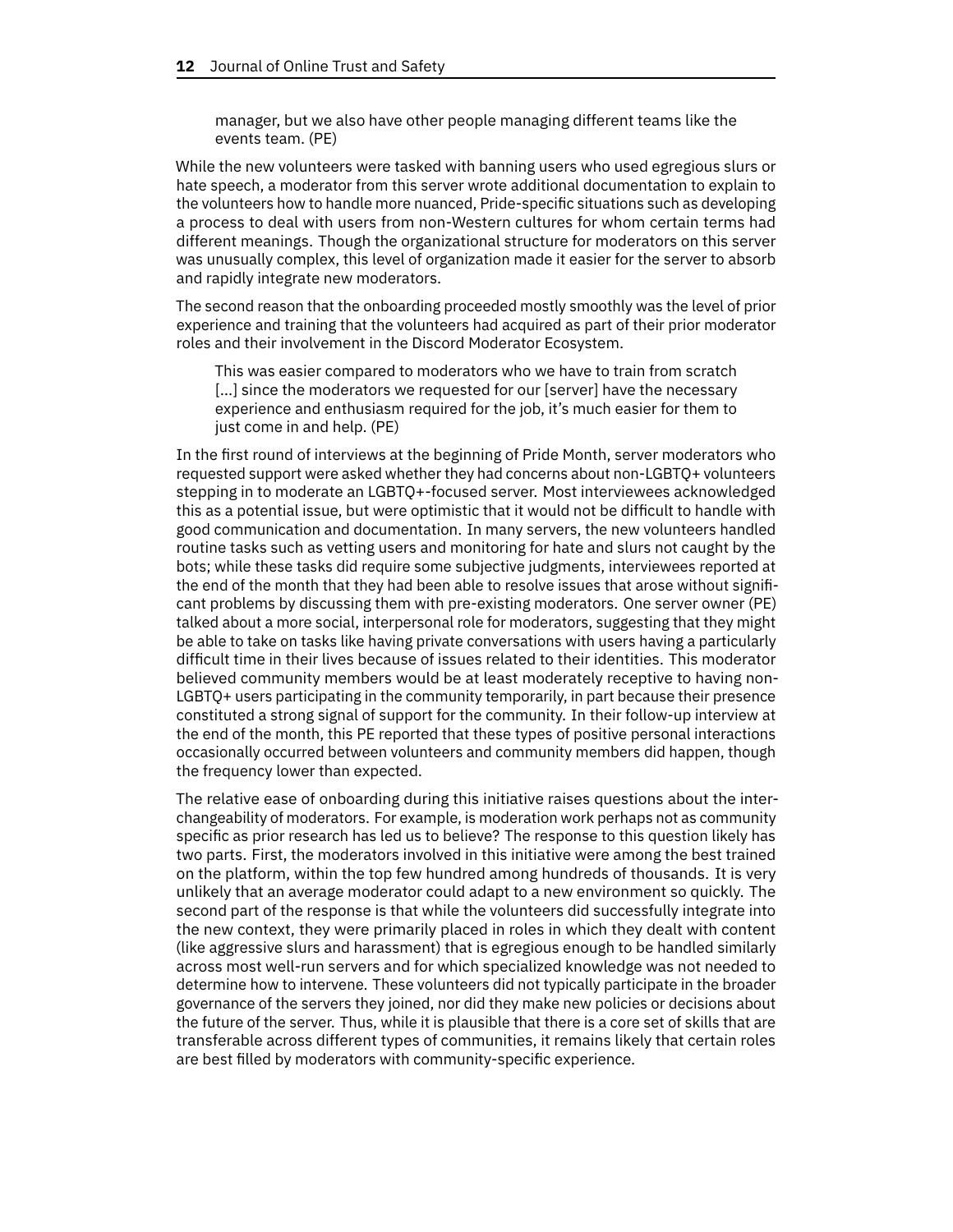#### **5.3 Ethical Questions Associated with the Use of Volunteer Labor**

Though the Pride Mod initiative was widely regarded by all interviewees as a success, at its core it involved using unpaid volunteer labor to solve a moderation challenge on a for-profit platform. The initiative's success must therefore be judged in the context of questions about the ethics of a company's paid employees working alongside unpaid volunteers on one of its most complex and challenging problems.

In all this, we learned that we have the ability to connect willing moderators with communities in need of assistance, and *we should leverage not only the tools we offer* for moderation in the platform *and the work our internal teams do* more generally when there are notable influxes of users to any cluster of communities, *but* [also] *our community at large* [emphasis added].

We also learned that there are a lot of people out there who care about platform safety in the sense that they are willing to help out their favorite communities, and communities they may be learning more about for the first time, all while bringing their skills and expertise into what it takes to build safe and thriving communities. (Alex, Discord Community Moderation Team.)

This strategy could be criticized as inherently unethical: one could argue that instead of spending its own resources, Discord offloaded its responsibilities onto volunteers who contributed thousands of hours of unpaid labor (Brown and Hennis [2019\)](#page-15-11). Though this argument is worth taking seriously, every volunteer moderator interviewed for this study maintained that the initiative was not exploitative at its core for two reasons. First, it would be financially impossible for Discord to hire moderators to moderate every server. Second, even if Discord could, that would not be a desirable outcome. The moderators argued that the situation could not be labeled as exploitative or not on its own, but should be considered in comparison to possible alternatives. Given the choice between being allowed to moderate their own communities (albeit through significant unpaid labor) and *not* being allowed to moderate their own communities, interviewees strongly preferred the former.

One interviewee added a caveat to this position, arguing that a volunteer-based moderation system can only be ethical so long as the platform listens to the needs of moderators and spends significant resources developing tools and processes to support them.

I don't really think that it's Discord's responsibility to pay mods, but I think Discord can do more [to support us]. [For example,] Discord doesn't really offer any type of psychological support or or mental support, but I regularly have to look at and delete very inappropriate [content] like videos of suicides, for example, and of child [sexual abuse]. (PE)

Ultimately, it is important to remember that Discord is not a platform moderated only by volunteers; there is a division of labor between volunteers and the platform in which each performs a set of distinct but complementary tasks. Rather than asking "Is volunteer moderation ethical?", we argue that it is more productive to ask questions like "Is the division of labor fair?" and "Are volunteer moderators given the support they need to safely and effectively manage their communities?" Treating volunteer-reliant models as part of a spectrum of possible models rather than as a monolith can lead to more productive discussions about how they might be improved in the future.

#### **5.4 Generalizability of the Pride Mod approach**

The Pride Mod approach to handling harassment and hate at scale proved effective in this case. Based on the interviewees' responses, it could also be effective in other similar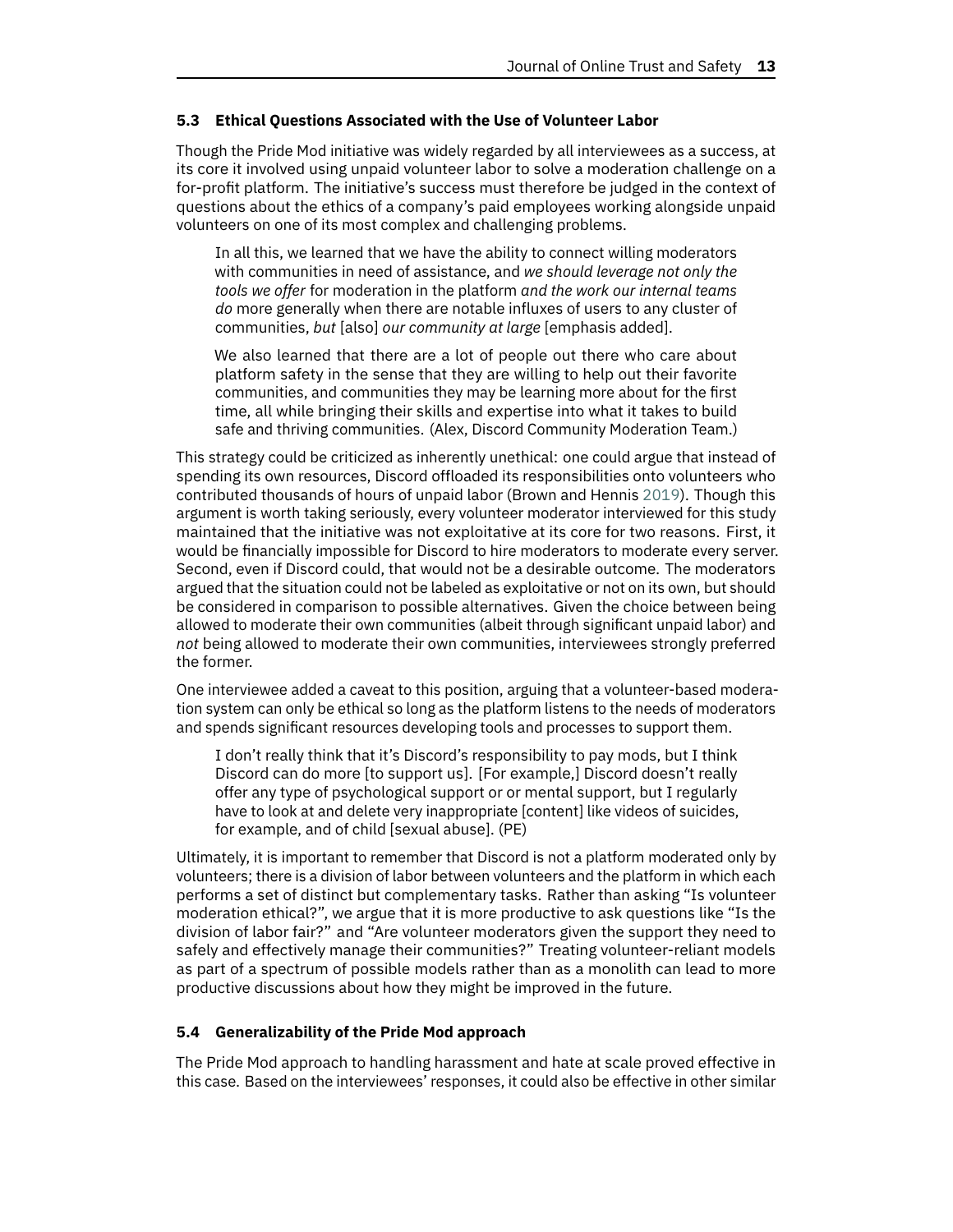situations on Discord. Alex, the Community Moderation Team employee responsible for overseeing the initiative, confirmed that there are plans to expand beyond the Pride Mod case to create a more formal, ongoing program that operates in much the same way:

As our safety programs grow and we certify more moderators within programs, we are confident there will be a broader base of moderators willing to participate in this program. We also will be able to reach out to more communities—in and outside of our programs—more in advance, so we anticipate the program will expand. (Alex, Discord Community Moderation Team)

In their interview, Alex strongly emphasized that they thought "Finding communities wanting this assistance!" was the biggest challenge associated with making an initiative like this successful. Discord servers do not have a single central directory, and many servers are intentionally kept private without a public footprint. As such, the company cannot feasibly contact moderators of every serverthat might benefit from support during such an initiative. In this initiative, the servers that received an offer of support were primarily of sufficient size and activity to participate in formal Discord programs (and most were English-language servers), though some additional servers were contacted through less formal means. Though the most active servers are by definition the most likely to need support, since attackers are more likely to discover and target them, we suggest that future initiatives should be assessed partly according to their ability to reach as many communities in need of assistance as possible.

Alex and many of the moderator interviewees were broadly optimistic about the potential future for this type of program on Discord. However, evidence gathered in our interviews suggests that implementing such a program on another platform might be challenging for two reasons: the need for pre-existing server moderators to trust the volunteers, and the need for both to trust the host platform. This program was effective in large part due to Discord's focus on professionalizing volunteer moderation through its Moderator Ecosystem. The volunteer Pride Mods were very experienced but, perhaps more importantly, they were part of an established community with strong reputation signals. Many of them already knew each other, and those who did not had a wealth of information they could draw on to evaluate each other. Server owners were much more comfortable trusting these moderators to join their communities than they would have been with users they had no connection to because they could be fairly confident of the Pride Mods' good intentions and competence. Most social platforms do not have communities like the Discord Moderator Ecosystem, which are far from trivial to create; Discord has spent several years and most likely tens of thousands of hours curating and growing this community and the associated resources. Though Alex was optimistic when asked about the potential for this approach to work on other platforms, they acknowledged the importance of having such a community:

Discord was able to leverage networks of users within our education initiatives and communities, so a similar means of connecting with users on the platform would be instrumental in organizing a comparable effort. (Alex, Discord Community Moderation Team)

Choosing to participate in such an initiative requires a non-trivial amount of trust in the host platform, particularly for moderators of LGBTQ+ communities who might have concerns about granting authority to moderators who had been recruited and organized by the platform. Yet when the Discord Pride Mod initiative was announced, owners of several major servers were willing to trust the process enough to request support. This trust was built over the course of several years of mostly positive interactions between experienced moderators and Discord employees; most interviewees could recall at least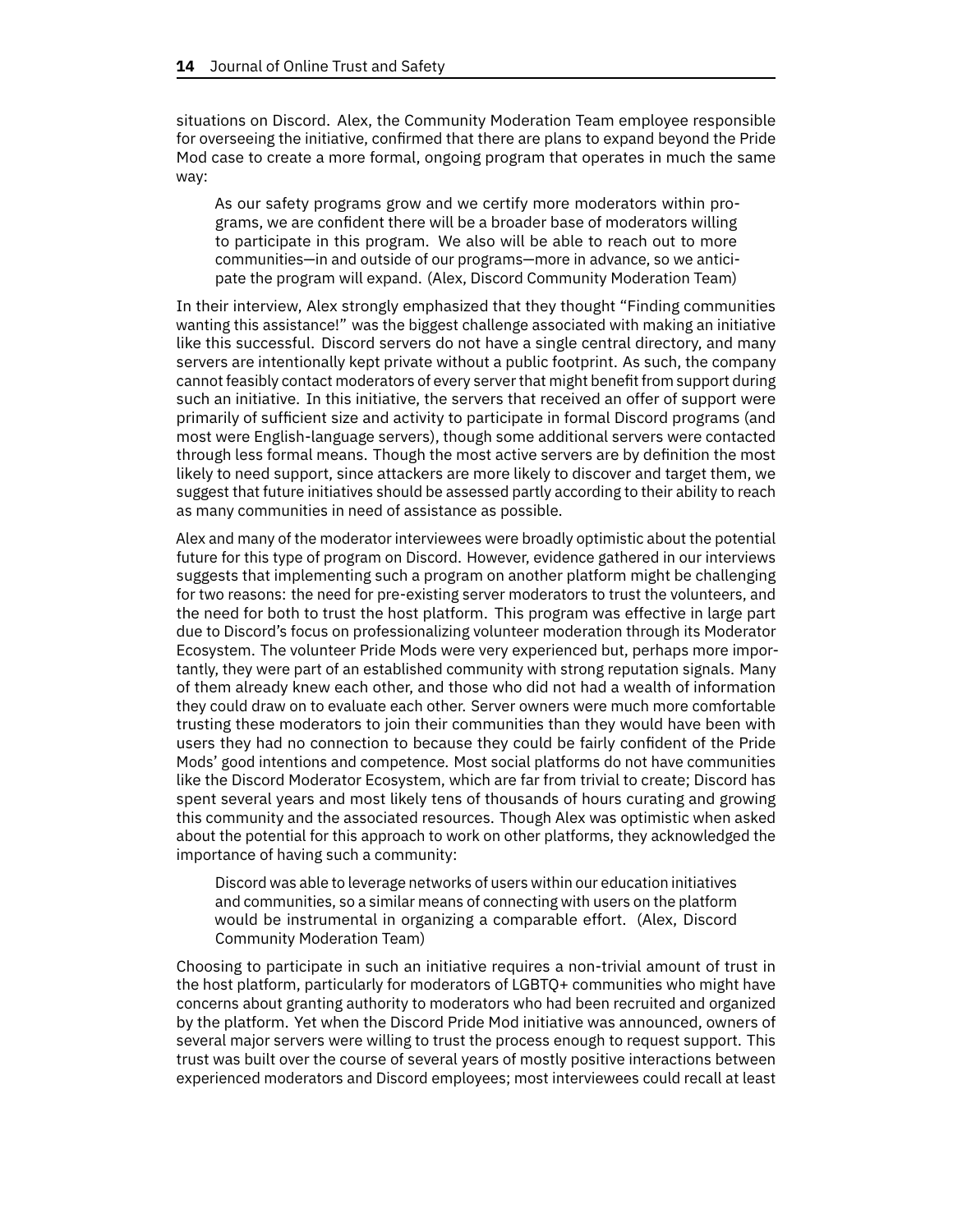one instance in which they had discussed a problem with Discord staff and had felt their concerns were heard. For example, several interviewees recalled a situation in which an issue with a newly announced feature could have led LGBTQ+ users to accidentally out themselves if they used certain server-specific emojis in the wrong context, but interviewees reported that Discord staff were responsive to this concern when made aware of it and the feature was adjusted. Some interviewees even mentioned cases in which Discord employees joined servers to help moderate in special cases when urgent support was requested.

So I do think really, if it did absolutely come down to it, the [Discord] staff that are working on outside stuff or working on support, trust and safety or development, they would take the time to help. (PE)

However, users on other platforms might have less trust in employees who reached out to offer support. Group moderators on Facebook, for example, might be more skeptical about whether Facebook had ulterior motives if it announced an initiative like this one.

Broadly, though there is significant potential for cooperation between users and platforms to help address serious moderation problems that neither party has been able to solve alone, such collaborations require a curated social infrastructure and a significant amount of trust in order to succeed.

# **6 Conclusion**

This article documents a rare example of a successful collaboration between users and a platform to address a serious moderation issue. We have discussed how, while LGBTQ+ communities face unique moderation challenges due to the volume and variety of hate they receive, especially during Pride Month, an experienced set of volunteers was able to successfully integrate into their moderation teams to provide temporary support. We have also argued that, while there are reasonable questions about the ethics of a for-profit platform relying on volunteer labor, future debates over the ethics of volunteer-reliant models for moderation would benefit from comparing different forms this model can take rather than treating it as a homogeneous approach to moderation. Finally, we have argued that this approach could work on other platforms, but that there are significant implementation challenges that would require a long-term investment of resources to overcome.

The most effective solutions to the most pressing moderation issues across the social web are likely to require participation from users as well as platforms; joint efforts could accomplish more than either actor could on its own. Though there are many ways in which platforms and users might collaborate in the future, it is important to consider what models are the most promising while remaining ethically sound.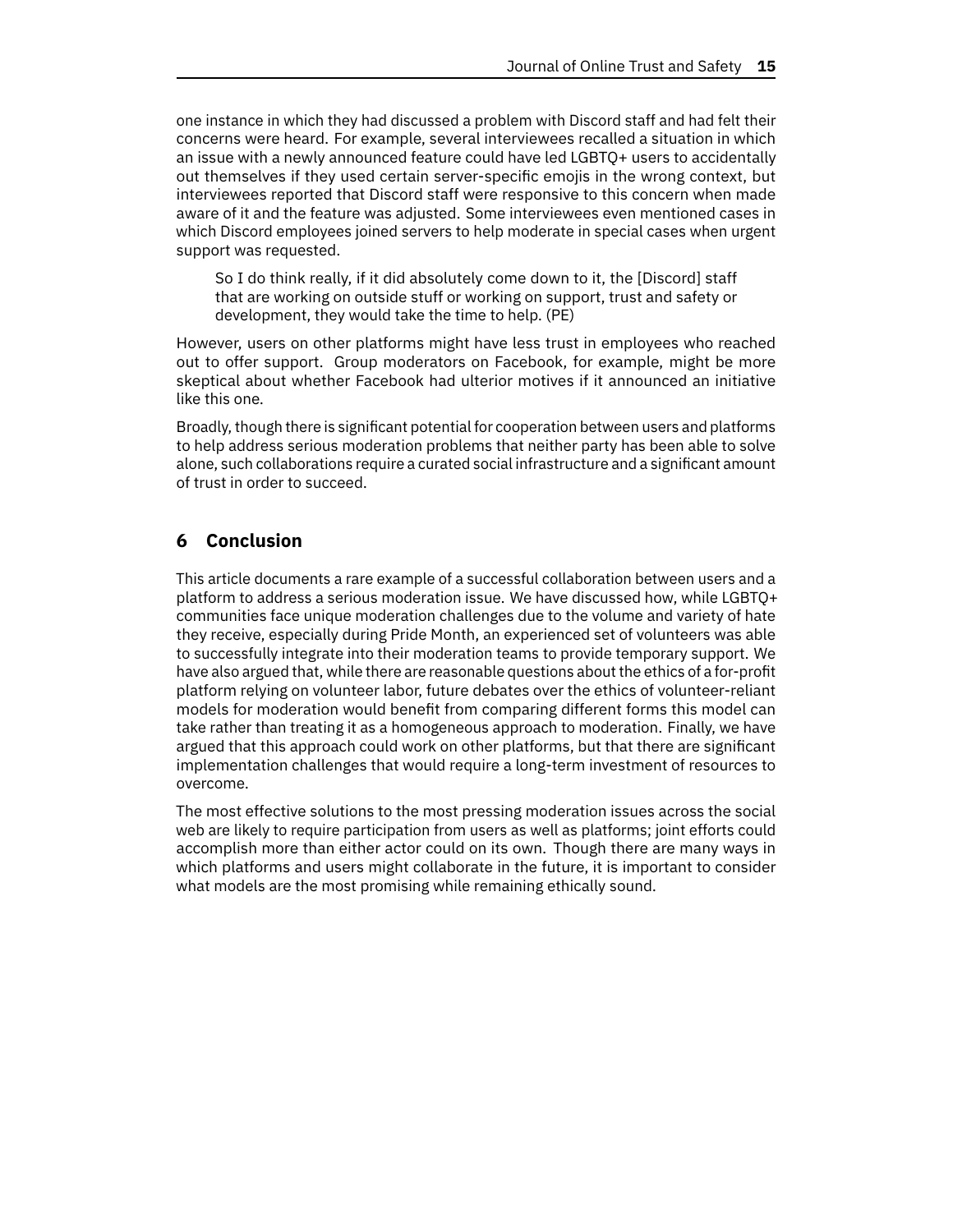# **References**

- <span id="page-15-11"></span>Brown, James J, and Gregory Hennis. 2019. "Hateware and the outsourcing of responsibility." In *Digital Ethics,* 17–32. Routledge.
- <span id="page-15-8"></span>Caplan, Robyn, and Tarleton Gillespie. 2020. "Tiered Governance and Demonetization: The Shifting Terms of Labor and Compensation in the Platform Economy." *Social Media + Society* 6 (2): 2056305120936636. [https://doi.org/10.1177/2056305120](https://doi.org/10.1177/2056305120936636) [936636.](https://doi.org/10.1177/2056305120936636) [https://doi.org/10.1177/2056305120936636.](https://doi.org/10.1177/2056305120936636)
- <span id="page-15-6"></span>Centivany, Alissa, and Bobby Glushko. 2016. ""Popcorn Tastes Good": Participatory Policymaking and Reddit's," 1126–37. CHI '16. San Jose, California, USA: Association for Computing Machinery. [https://doi.org/10.1145/2858036.2858516.](https://doi.org/10.1145/2858036.2858516) [https://doi.org/10.1145/2858036.2858516.](https://doi.org/10.1145/2858036.2858516)
- <span id="page-15-5"></span>Chancellor, Stevie, Jessica Annette Pater, Trustin Clear, Eric Gilbert, and Munmun De Choudhury. 2016. "# thyghgapp: Instagram Content Moderation and Lexical Variation in Pro-Eating Disorder Communities." In *Proceedings of the 19th ACM Conference on Computer-Supported Cooperative Work & Social Computing,* 1201–13. CSCW '16. San Francisco, California, USA: Association for Computing Machinery. [https://doi.](https://doi.org/10.1145/2818048.2819963) [org/10.1145/2818048.2819963.](https://doi.org/10.1145/2818048.2819963) [https://doi.org/10.1145/2818048.2819963.](https://doi.org/10.1145/2818048.2819963)
- <span id="page-15-9"></span>Creswell, John W. 2013. *Qualitative Inquiry and Research Design: Choosing Among Five Traditions.* Thousand Oaks, CA: Sage.
- <span id="page-15-0"></span>Donath, Judith. 1999. "Identity and Deception in the Virtual Community." In *Communities in Cyberspace,* 1st, edited by Marc A Smith and Peter Kollock, 27–58. London, UK: Routledge. [https://doi.org/10.1519/JSC.0b013e3181e4f7a9.](https://doi.org/10.1519/JSC.0b013e3181e4f7a9)
- <span id="page-15-3"></span>Dosono, Bryan, and Bryan Semaan. 2019. "Moderation Practices as Emotional Labor in Sustaining Online Communities: The Case of AAPI Identity Work on Reddit." In *Proceedings of the 2019 CHI Conference on Human Factors in Computing Systems.* CHI '19. Glasgow, Scotland Uk: Association for Computing Machinery. [https://doi.](https://doi.org/10.1145/3290605.3300372) [org/10.1145/3290605.3300372.](https://doi.org/10.1145/3290605.3300372) [https://doi.org/10.1145/3290605.3300372.](https://doi.org/10.1145/3290605.3300372)
- <span id="page-15-10"></span>Dym, Brianna, Jed R. Brubaker, Casey Fiesler, and Bryan Semaan. 2019. ""Coming Out Okay": Community Narratives for LGBTQ Identity Recovery Work." *Proc. ACM Hum.- Comput. Interact.* (New York, NY, USA) 3, no. CSCW (November). [https://doi.org/10.](https://doi.org/10.1145/3359256) [1145/3359256.](https://doi.org/10.1145/3359256) [https://doi.org/10.1145/3359256.](https://doi.org/10.1145/3359256)
- <span id="page-15-7"></span>Edwards, Emory James, and Tom Boellstorff. 2020. "Migration, non-use, and the 'Tumblrpocalypse': Towards a unified theory of digital exodus." *Media, Culture & Society* 0 (0): 0163443720968461. [https://doi.org/10.1177/0163443720968461.](https://doi.org/10.1177/0163443720968461) [https:](https://doi.org/10.1177/0163443720968461) [//doi.org/10.1177/0163443720968461.](https://doi.org/10.1177/0163443720968461)
- <span id="page-15-1"></span>Forte, Andrea, Vanesa Larco, and Amy Bruckman. 2009. "Decentralization in Wikipedia Governance." *Journal of Management Information Systems* 26 (1): 49–72. [https:](https://doi.org/10.2753/MIS0742-1222260103) [//doi.org/10.2753/MIS0742-1222260103.](https://doi.org/10.2753/MIS0742-1222260103) [https://doi.org/10.2753/MIS0742-](https://doi.org/10.2753/MIS0742-1222260103) [1222260103.](https://doi.org/10.2753/MIS0742-1222260103)
- <span id="page-15-2"></span>Geiger, R. Stuart, and David Ribes. 2010. "The Work of Sustaining Order in Wikipedia: The Banning of a Vandal." In *Proceedings of the 2010 ACM Conference on Computer Supported Cooperative Work,* 117–26. CSCW '10. Savannah, Georgia, USA: ACM. [https://doi.org/10.1145/1718918.1718941.](https://doi.org/10.1145/1718918.1718941) [http://doi.acm.org/10.1145/1718918.](http://doi.acm.org/10.1145/1718918.1718941) [1718941.](http://doi.acm.org/10.1145/1718918.1718941)
- <span id="page-15-4"></span>Gerrard, Ysabel. 2018. "Beyond the hashtag: Circumventing content moderation on social media." *New Media & Society* 20 (12): 4492–511. [https://doi.org/10.1177/](https://doi.org/10.1177/1461444818776611) [1461444818776611.](https://doi.org/10.1177/1461444818776611) [https://doi.org/10.1177/1461444818776611.](https://doi.org/10.1177/1461444818776611)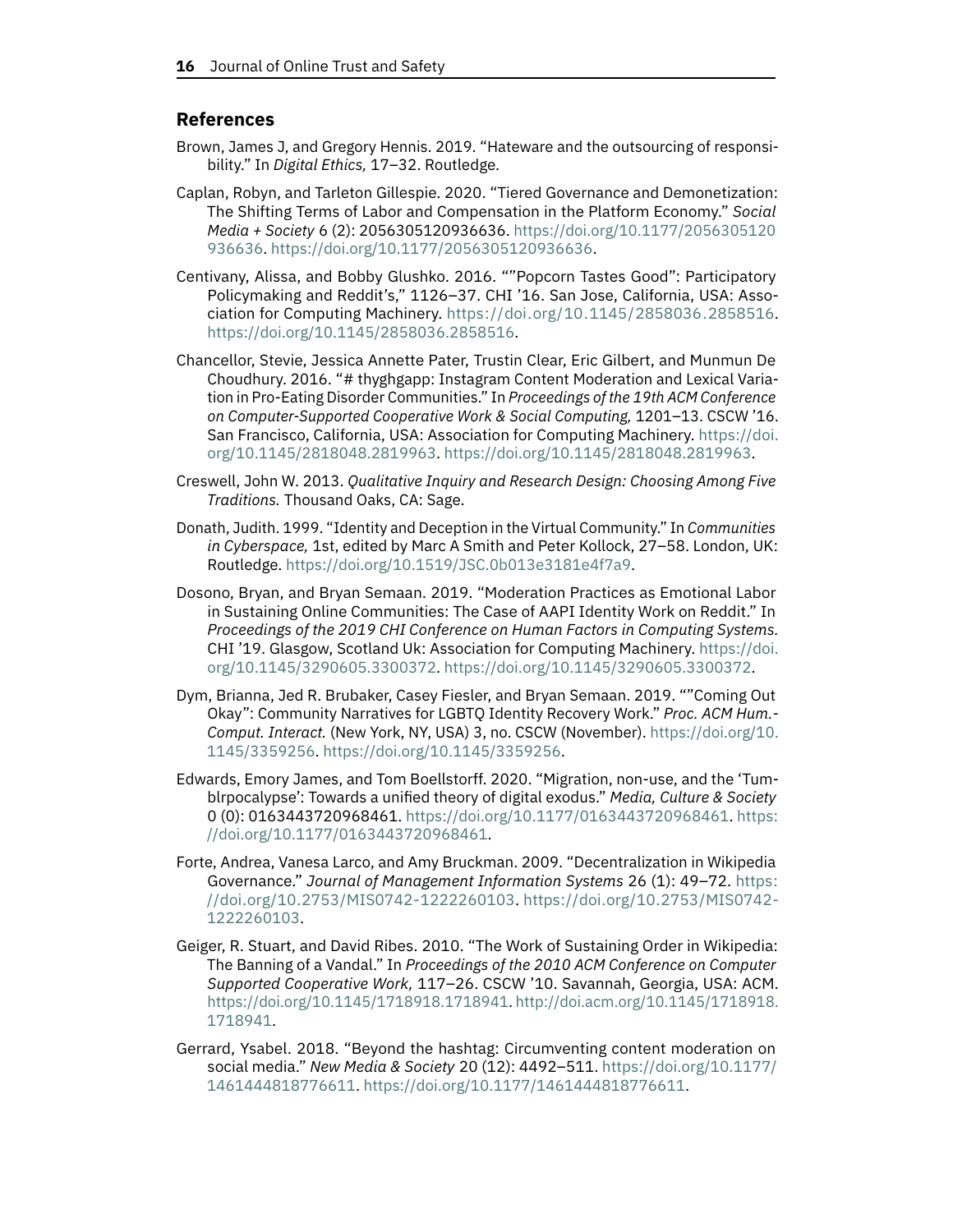- <span id="page-16-9"></span>Gerrard, Ysabel, and Helen Thornham. 2020. "Content moderation: Social media's sexist assemblages." *New Media & Society* 22 (7): 1266–86. [https://doi.org/10.1177/](https://doi.org/10.1177/1461444820912540) [1461444820912540.](https://doi.org/10.1177/1461444820912540) [https://doi.org/10.1177/1461444820912540.](https://doi.org/10.1177/1461444820912540)
- <span id="page-16-6"></span>Gilbert, Sarah A. 2020. ""I Run the World's Largest Historical Outreach Project and It's on a Cesspool of a Website." Moderating a Public Scholarship Site on Reddit: A Case Study of r/AskHistorians." *Proc. ACM Hum.-Comput. Interact.* (New York, NY, USA) 4, no. CSCW1 (May). [https://doi.org/10.1145/3392822.](https://doi.org/10.1145/3392822) [https://doi.org/10.1145/](https://doi.org/10.1145/3392822) [3392822.](https://doi.org/10.1145/3392822)
- <span id="page-16-0"></span>Gillespie, Tarleton. 2018. *Custodians of the Internet: Platforms, Content Moderation, and the Hidden Decisions that Shape Social Media.* New Haven, CT, USA: Yale University Press.
- <span id="page-16-8"></span>Guerrero Pico, Mar, María-José Establés, and Rafael Ventura. 2018. "Killing off Lexa: 'Dead lesbian syndrome' and intra-fandom management of toxic fan practices in an online queer community." *Participations* 15:311–33.
- <span id="page-16-11"></span>Haimson, Oliver L, Avery Dame-Griff, Elias Capello, and Zahari Richter. 2021a. "Tumblr was a trans technology: the meaning, importance, history, and future of trans technologies." *Feminist Media Studies* 21 (3): 345–61. [https://doi.org/10.1080/](https://doi.org/10.1080/14680777.2019.1678505) [14680777.2019.1678505.](https://doi.org/10.1080/14680777.2019.1678505) [https://doi.org/10.1080/14680777.2019.1678505.](https://doi.org/10.1080/14680777.2019.1678505)
- <span id="page-16-1"></span>Haimson, Oliver L., Daniel Delmonaco, Peipei Nie, and Andrea Wegner. 2021b. "Disproportionate Removals and Differing Content Moderation Experiences for Conservative, Transgender, and Black Social Media Users: Marginalization and Moderation Gray Areas." *Proc. ACM Hum.-Comput. Interact.* (New York, NY, USA) 5, no. CSCW2 (October). [https://doi.org/10.1145/3479610.](https://doi.org/10.1145/3479610) [https://doi.org/10.1145/3479610.](https://doi.org/10.1145/3479610)
- <span id="page-16-10"></span>Haimson, Oliver L., and Anna Lauren Hoffmann. 2016. "Constructing and enforcing "authentic" identity online: Facebook, real names, and non-normative identities." *First Monday* 21, no. 6 (June). [https://doi.org/10.5210/fm.v21i6.6791.](https://doi.org/10.5210/fm.v21i6.6791)
- <span id="page-16-5"></span>Hiltz, Starr Roxanne, and Murray Turoff. 1978. *The Network Nation: Human Communication via Computer.* Boston, MA: Addison-Wesley Publishing Company, Inc.
- <span id="page-16-7"></span>Jhaver, Shagun, Amy Bruckman, and Eric Gilbert. 2019. "Does Transparency in Moderation Really Matter? User Behavior After Content Removal Explanations on Reddit." *Proc. ACM Hum.-Comput. Interact.* (New York, NY, USA) 3, no. CSCW (November). [https://doi.org/10.1145/3359252.](https://doi.org/10.1145/3359252) [https://doi.org/10.1145/3359252.](https://doi.org/10.1145/3359252)
- <span id="page-16-2"></span>Jiang, Jialun Aaron, Charles Kiene, Skyler Middler, Jed R. Brubaker, and Casey Fiesler. 2019. "Moderation Challenges in Voice-based Online Communities on Discord." *Proc. ACM Hum.-Comput. Interact.* (New York, NY, USA) 3, no. CSCW (November): 55:1– 55:23. [https://doi.org/10.1145/3359157.](https://doi.org/10.1145/3359157) [http://doi.acm.org/10.1145/3359157.](http://doi.acm.org/10.1145/3359157)
- <span id="page-16-4"></span>Kiene, Charles, Jialun Aaron Jiang, and Benjamin Mako Hill. 2019. "Technological Frames and User Innovation: Exploring Technological Change in Community Moderation Teams." *Proc. ACM Hum.-Comput.Interact.* (New York, NY, USA) 3, no. CSCW (November): 44:1–44:23. [https://doi.org/10.1145/3359146.](https://doi.org/10.1145/3359146) [http://doi.acm.org/10.1145/](http://doi.acm.org/10.1145/3359146) [3359146.](http://doi.acm.org/10.1145/3359146)
- <span id="page-16-3"></span>Kiene, Charles, Andrés Monroy-Hernández, and Benjamin Mako Hill. 2016. "Surviving an "Eternal September": How an Online Community Managed a Surge of Newcomers." In *Proceedings of the 2016 CHI Conference on Human Factors in Computing Systems,* 1152–56. CHI '16. San Jose, California, USA: ACM. [https: / / doi. org /10. 1145 /](https://doi.org/10.1145/2858036.2858356) [2858036.2858356.](https://doi.org/10.1145/2858036.2858356) [http://doi.acm.org/10.1145/2858036.2858356.](http://doi.acm.org/10.1145/2858036.2858356)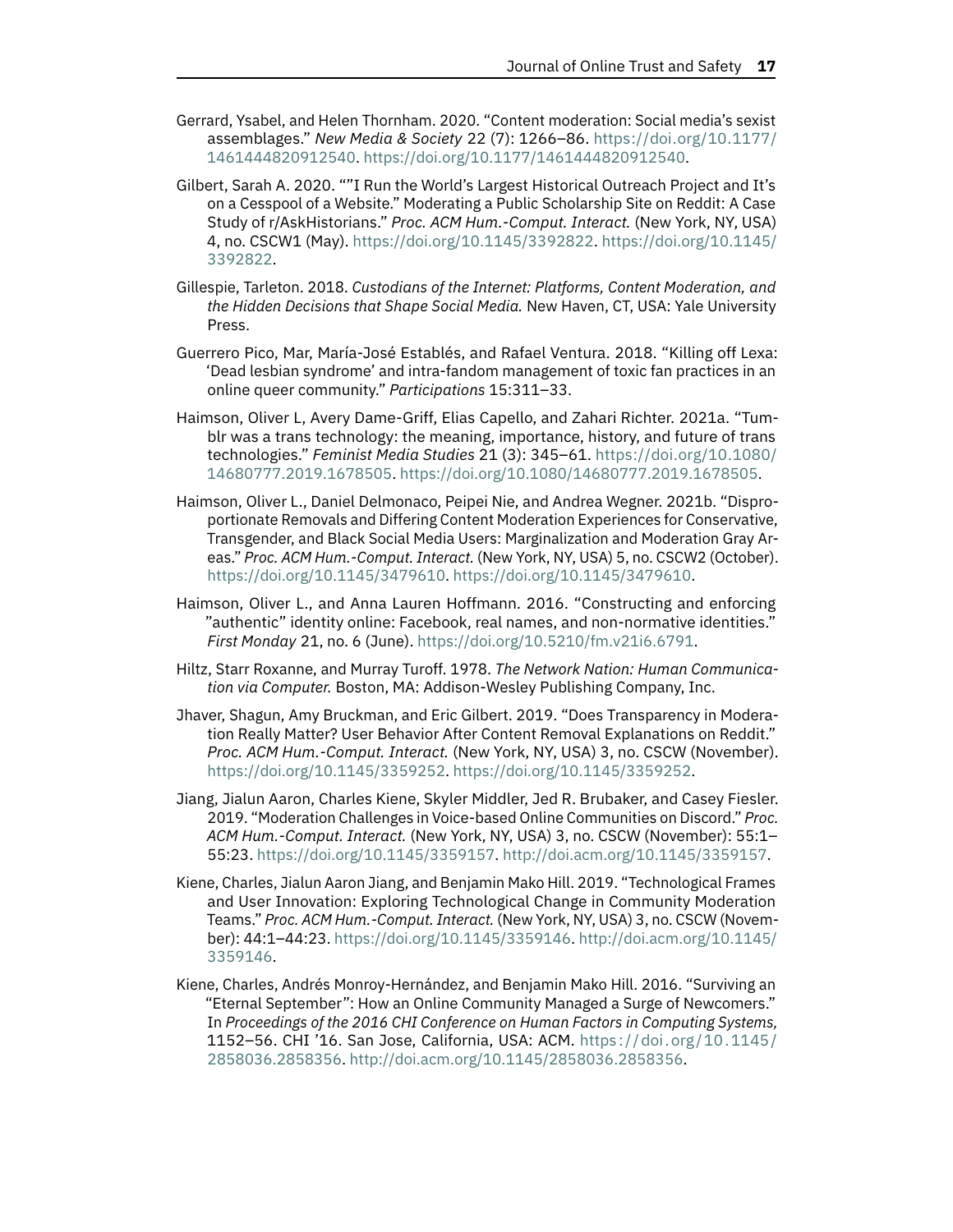- <span id="page-17-6"></span>Kittur, Aniket, Bongwon Suh, Bryan A. Pendleton, and Ed H. Chi. 2007. "He Says, She Says: Conflict and Coordination in Wikipedia." In *Proceedings of the SIGCHI Conference on Human Factors in Computing Systems,* 453–62. CHI '07. San Jose, California, USA: Association for Computing Machinery. [https://doi.org/10.1145/1240624.1240698.](https://doi.org/10.1145/1240624.1240698) [https://doi.org/10.1145/1240624.1240698.](https://doi.org/10.1145/1240624.1240698)
- <span id="page-17-8"></span>Kraut, Robert, and Paul Resnick, eds. 2012. *Building Successful Online Communities: Evidence-based Social Design.* Cambridge, MA, USA: MIT Press.
- <span id="page-17-12"></span>MacAulay, Maggie, and Marcos Daniel Moldes. 2016. "Queen don't compute: reading and casting shade on Facebook's real names policy." *Critical Studies in Media Communication* 33 (1): 6–22. [https://doi.org/10.1080/15295036.2015.1129430.](https://doi.org/10.1080/15295036.2015.1129430) [https://doi.org/10.1080/15295036.2015.1129430.](https://doi.org/10.1080/15295036.2015.1129430)
- <span id="page-17-4"></span>MacKinnon, Richard. 1997. "Virtual Rape." *Journal of Computer-Mediated Communication* 2 (4): 1–2. [https://doi.org/10.1111/j.1083-6101.1997.tb00200.x.](https://doi.org/10.1111/j.1083-6101.1997.tb00200.x)
- <span id="page-17-9"></span><span id="page-17-2"></span>Matias, J Nathan. 2019a. "Preventing harassment and increasing group participation through social norms in 2,190 online science discussions." *Proceedings of the National Academy of Sciences* 116 (20): 9785–89. [https://doi.org/10.1073/pnas.](https://doi.org/10.1073/pnas.1813486116) [1813486116.](https://doi.org/10.1073/pnas.1813486116) [https://www.pnas.org/content/116/20/9785.](https://www.pnas.org/content/116/20/9785)
	- . 2016. "Going Dark: Social Factors in Collective Action Against Platform Operators in the Reddit Blackout," 1138–51. CHI '16. San Jose, California, USA: Association for Computing Machinery. [https://doi.org/10.1145/2858036.2858391.](https://doi.org/10.1145/2858036.2858391) [https:](https://doi.org/10.1145/2858036.2858391) [//doi.org/10.1145/2858036.2858391.](https://doi.org/10.1145/2858036.2858391)
	- . 2019b. "The Civic Labor of Volunteer Moderators Online." *Social Media + Society* 5 (2). [https://doi.org/10.1177/2056305119836778.](https://doi.org/10.1177/2056305119836778)
- <span id="page-17-5"></span><span id="page-17-0"></span>Morningstar, Chip, and F Randall Farmer. 1991. "The lessons of Lucasfilm's habitat." In *Cyberspace,* 273–302. MIT Press.
- <span id="page-17-7"></span>O'Mahony, Siobhán, and Fabrizio Ferraro. 2007. "The Emergence of Governance in an Open Source Community." *Academy of Management Journal* 50 (5): 1079–106. [https://doi.org/10.5465/amj.2007.27169153.](https://doi.org/10.5465/amj.2007.27169153) [https://doi.org/10.5465/amj.2007.](https://doi.org/10.5465/amj.2007.27169153) [27169153.](https://doi.org/10.5465/amj.2007.27169153)
- <span id="page-17-3"></span>Reid, Elizabeth. 1999. "Hierarchy and Power: Social Control in Cyberspace." In *Communities in Cyberspace,* 1st, edited by Marc A. Smith and P. Kollock, 107–34. New York, NY, USA: Routledge.
- <span id="page-17-1"></span>Roberts, Sarah. 2018. "Digital detritus: 'Error' and the logic of opacity in social media content moderation." *First Monday* 23 (3). [https://doi.org/10.5210/fm.v23i3.8283.](https://doi.org/10.5210/fm.v23i3.8283) [https://journals.uic.edu/ojs/index.php/fm/article/view/8283.](https://journals.uic.edu/ojs/index.php/fm/article/view/8283)
- <span id="page-17-11"></span>Ruberg, Bonnie. 2020. ""Obscene, pornographic, or otherwise objectionable": Biased definitions of sexual content in video game live streaming." *New Media & Society,* https :// doi . org / 10 . 1177 / [1461444820920759.](https://doi.org/10.1177/1461444820920759) https :// doi . org / 10 . [1177](https://doi.org/10.1177/1461444820920759) / [1461444820920759.](https://doi.org/10.1177/1461444820920759)
- <span id="page-17-10"></span>Scheuerman, Morgan Klaus, Stacy M. Branham, and Foad Hamidi. 2018. "Safe Spaces and Safe Places: Unpacking Technology-Mediated Experiences of Safety and Harm with Transgender People." *Proc. ACM Hum.-Comput. Interact.* (New York, NY, USA) 2, no. CSCW (November). [https://doi.org/10.1145/3274424.](https://doi.org/10.1145/3274424) [https://doi.org/10.1145/](https://doi.org/10.1145/3274424) [3274424.](https://doi.org/10.1145/3274424)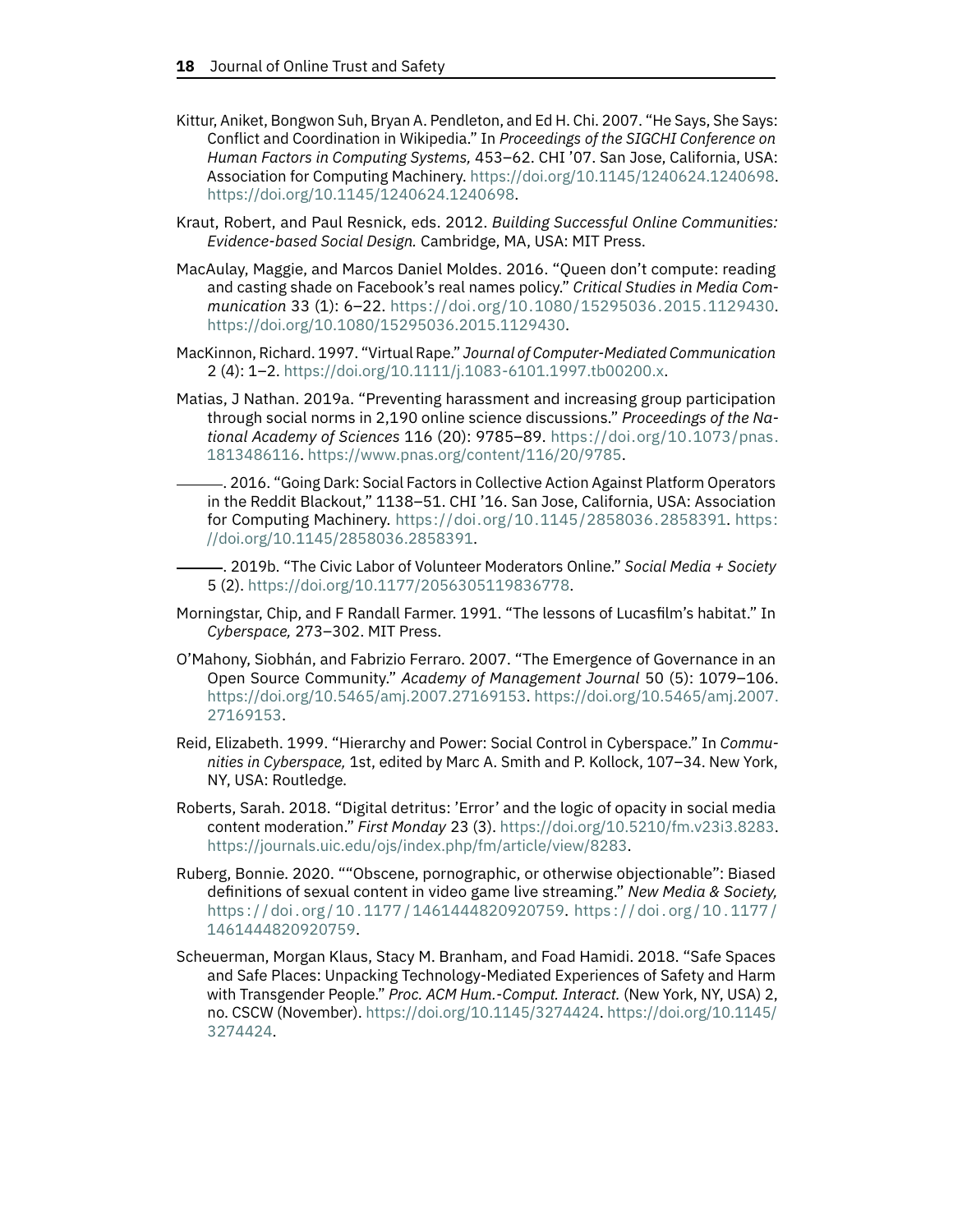- <span id="page-18-6"></span>Schoenebeck, Sarita, Oliver L Haimson, and Lisa Nakamura. 2021. "Drawing from justice theories to support targets of online harassment." *New Media & Society* 23 (5). https :// doi . org / 10 . 1177 / [1461444820913122.](https://doi.org/10.1177/1461444820913122) https :// doi . org / 10 . [1177](https://doi.org/10.1177/1461444820913122) / [1461444820913122.](https://doi.org/10.1177/1461444820913122)
- <span id="page-18-1"></span>Seering, Joseph. 2020. "Reconsidering Self-Moderation: The Role of Research in Supporting Community-Based Models for Online Content Moderation." *Proc. ACM Hum.- Comput. Interact.* (New York, NY, USA) 4, no. CSCW2 (October). [https://doi.org/10.](https://doi.org/10.1145/3415178) [1145/3415178.](https://doi.org/10.1145/3415178) [https://doi.org/10.1145/3415178.](https://doi.org/10.1145/3415178)
- <span id="page-18-5"></span>Seering, Joseph, Geoff Kaufman, and Stevie Chancellor. 2020. "Metaphors in moderation." *New Media & Society,* https ://doi . org [/10.1177/1461444820964968.](https://doi.org/10.1177/1461444820964968) [https://doi.org/10.1177/1461444820964968.](https://doi.org/10.1177/1461444820964968)
- <span id="page-18-3"></span>Seering, Joseph, Robert Kraut, and Laura Dabbish. 2017. "Shaping Pro and Anti-Social Behavior on Twitch Through Moderation and Example-Setting." In *Proceedings of the 2017 ACM Conference on Computer Supported Cooperative Work and Social Computing,* 111–25. CSCW '17. Portland, Oregon, USA: ACM. [https://doi.org/10.](https://doi.org/10.1145/2998181.2998277) [1145/2998181.2998277.](https://doi.org/10.1145/2998181.2998277) [http://doi.acm.org/10.1145/2998181.2998277.](http://doi.acm.org/10.1145/2998181.2998277)
- <span id="page-18-0"></span>Seering, Joseph, Tony Wang, Jina Yoon, and Geoff Kaufman. 2019. "Moderator engagement and community development in the age of algorithms." *New Media & Society* 21 (7): 1417–43. [https://doi.org/10.1177/1461444818821316.](https://doi.org/10.1177/1461444818821316)
- <span id="page-18-8"></span>Simpson, Ellen, and Bryan Semaan. 2021. "For You, or For"You"? Everyday LGBTQ+ Encounters with TikTok." *Proc. ACM Hum.-Comput. Interact.* (New York, NY, USA) 4, no. CSCW3 (January). [https://doi.org/10.1145/3432951.](https://doi.org/10.1145/3432951) [https://doi.org/10.1145/](https://doi.org/10.1145/3432951) [3432951.](https://doi.org/10.1145/3432951)
- <span id="page-18-2"></span>Smith, Anna DuVal. 1999. "Problems of Conflict Management in Virtual Communities." In *Communities in Cyberspace,* 1st, edited by Marc A Smith and P Kollock, 135–66. New York, NY, USA: Routledge.
- <span id="page-18-7"></span>Uttarapong, Jirassaya, Jie Cai, and Donghee Yvette Wohn. 2021. "Harassment Experiences of Women and LGBTQ Live Streamers and How They Handled Negativity." In *ACM International Conference on Interactive Media Experiences,* 7–19. IMX '21. Virtual Event, USA: Association for Computing Machinery. [https://doi.org/10.1145/](https://doi.org/10.1145/3452918.3458794) [3452918.3458794.](https://doi.org/10.1145/3452918.3458794) [https://doi.org/10.1145/3452918.3458794.](https://doi.org/10.1145/3452918.3458794)
- <span id="page-18-4"></span>Wohn, Donghee Yvette. 2019. "Volunteer Moderators in Twitch Micro Communities: How They Get Involved, the Roles They Play, and the Emotional Labor They Experience." In *Proceedings of the 2019 CHI Conference on Human Factors in Computing Systems,* 160:1–160:13. CHI '19. Glasgow, Scotland Uk: ACM. [https://doi.org/10.1145/](https://doi.org/10.1145/3290605.3300390) [3290605.3300390.](https://doi.org/10.1145/3290605.3300390) [http://doi.acm.org/10.1145/3290605.3300390.](http://doi.acm.org/10.1145/3290605.3300390)